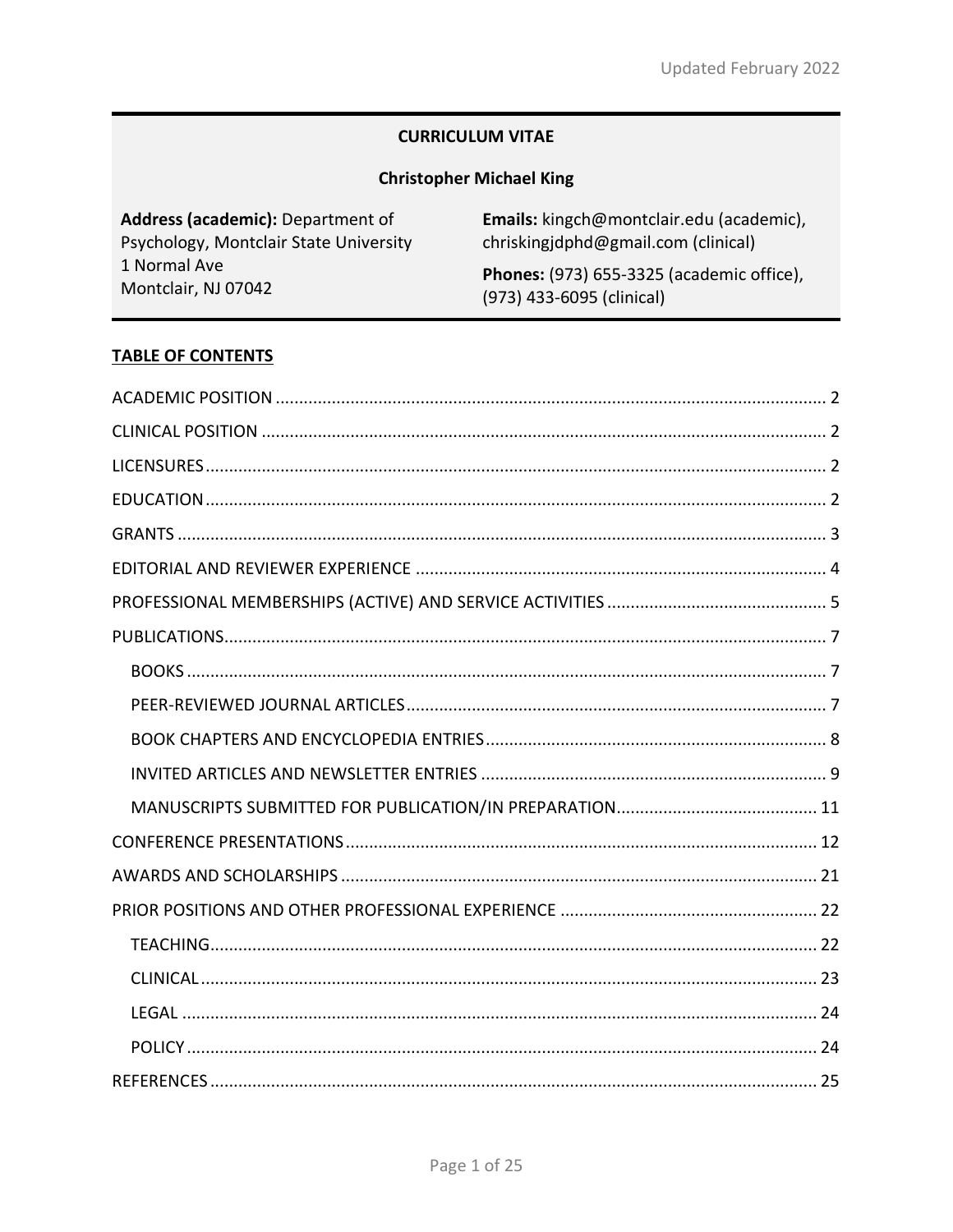## **ACADEMIC POSITION**

| <b>Tenured Associate Professor</b>                                                                                                                                                                                               | $2022 -$  |  |
|----------------------------------------------------------------------------------------------------------------------------------------------------------------------------------------------------------------------------------|-----------|--|
| <b>Assistant Professor</b>                                                                                                                                                                                                       | 2016-2022 |  |
| Department of Psychology, Montclair State University                                                                                                                                                                             |           |  |
| Doctoral Faculty, Clinical Psychology PhD Program; Associate Director of Clinical<br>Training, Clinical Psychology PhD and MA Programs; Director of Forensic Psychology<br><b>Concentration</b> , Clinical Psychology MA program |           |  |
| <b>CLINICAL POSITION</b>                                                                                                                                                                                                         |           |  |
| <b>Independent Contracting Practicing Psychologist</b><br>Clinical and Forensic Psychological Consulting Services and Morristown DBT                                                                                             | $2019 -$  |  |
| Clinical, forensic, and police and public safety psychological services; supervision of<br>practicum students in Dialectical Behavior Therapy; quality improvement and research                                                  |           |  |
| <b>LICENSURES</b>                                                                                                                                                                                                                |           |  |
| New Jersey Practicing Psychologist License No: 35SI00620900                                                                                                                                                                      | $2019 -$  |  |
| Pennsylvania Attorney ID: 318401                                                                                                                                                                                                 | $2014 -$  |  |
| <b>EDUCATION</b>                                                                                                                                                                                                                 |           |  |
| <b>PhD, Clinical Psychology</b><br>Drexel University, Philadelphia, PA                                                                                                                                                           | 2016      |  |
| JD, cum laude                                                                                                                                                                                                                    | 2014      |  |
| Drexel University, Philadelphia, PA                                                                                                                                                                                              |           |  |
| <b>MS, Clinical Psychology</b><br>Drexel University, Philadelphia, PA                                                                                                                                                            | 2014      |  |
| BS, Psychology, cum laude                                                                                                                                                                                                        | 2008      |  |

University of Florida, Gainesville, FL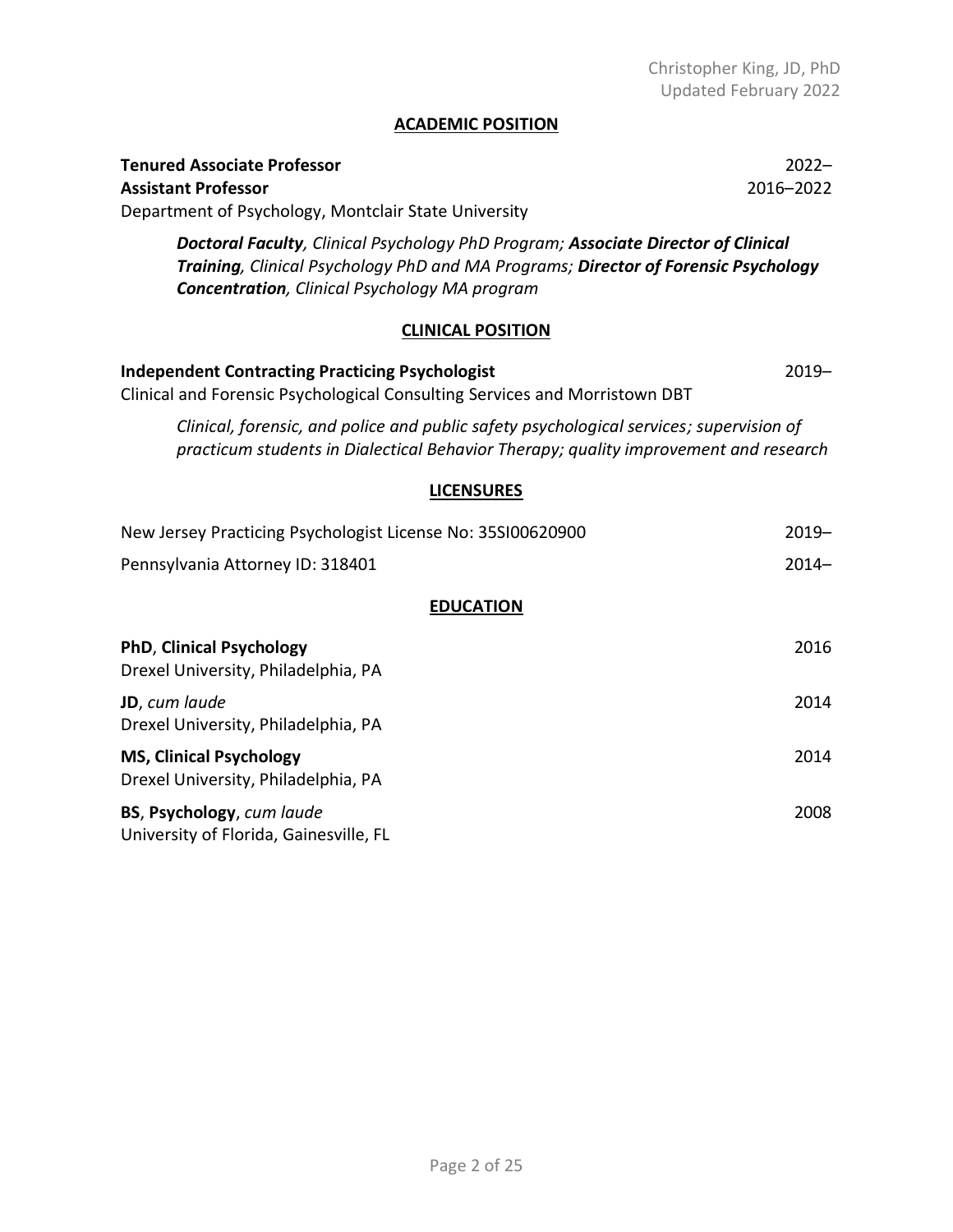# **GRANTS**

## **INDEPENDENTLY AUTHORED**

| American Psychology-Law Society Research to Enhance the Impact and<br>Diversification of Psychology & Law Research (PI, \$29,219)                                                                 | 2022 |
|---------------------------------------------------------------------------------------------------------------------------------------------------------------------------------------------------|------|
| American Academy of Forensic Psychology Dissertation Grant in Applied<br>Law/Psychology (\$1000)                                                                                                  | 2013 |
| American Psychology-Law Society Student Grants-in-Aid (\$750)                                                                                                                                     | 2012 |
| <b>CONTRIBUTED TO AUTHORSHIP</b>                                                                                                                                                                  |      |
| Justice and Mental Health Collaboration Program, BJA-2013-3493 (grant<br>application co-author, \$250,000)                                                                                        | 2013 |
| Grants to Expand Substance Abuse Treatment Capacity in Adult and Family<br>Drug Courts (Short Title: SAMHSA Treatment Drug Courts), SAMHSA TI-12-<br>005 (grant application co-author, \$750,000) | 2012 |
| <b>NOT AWARDED</b>                                                                                                                                                                                |      |
| National Science Foundation, Law & Science, PD 21-128Y (Co-PI, \$71,989<br>subaward)                                                                                                              | 2021 |
| American Psychology-Law Society Grants in Aid for Early Career<br>Professionals (PI, \$5,000)                                                                                                     | 2020 |
| Robert Wood Johnson Foundation Policies for a Healthier, More Equitable<br>New Jersey (Project Director, \$175,000)                                                                               | 2020 |
| National Institute of Mental Health, R34 (Co-I, \$45,974 subaward)                                                                                                                                | 2020 |
| National Institute of Justice, NIJ-2019-15563 (Co-PI, \$46,582 subaward)                                                                                                                          | 2019 |
| National Institute of Justice, NIJ-2018-14023 (Co-PI, \$291,095)                                                                                                                                  | 2018 |
| National Science Foundation Law & Social Sciences Standard Research (PI,<br>\$300,000)                                                                                                            | 2018 |
| National Institute of Justice New Investigator/Early Career Program in the<br>Social and Behavioral Sciences, NIJ-2017-11363 (PI, \$200,000)                                                      | 2017 |
| American Psychology-Law Society Grants in Aid for Early Career<br>Professionals (PI, \$5,000)                                                                                                     | 2016 |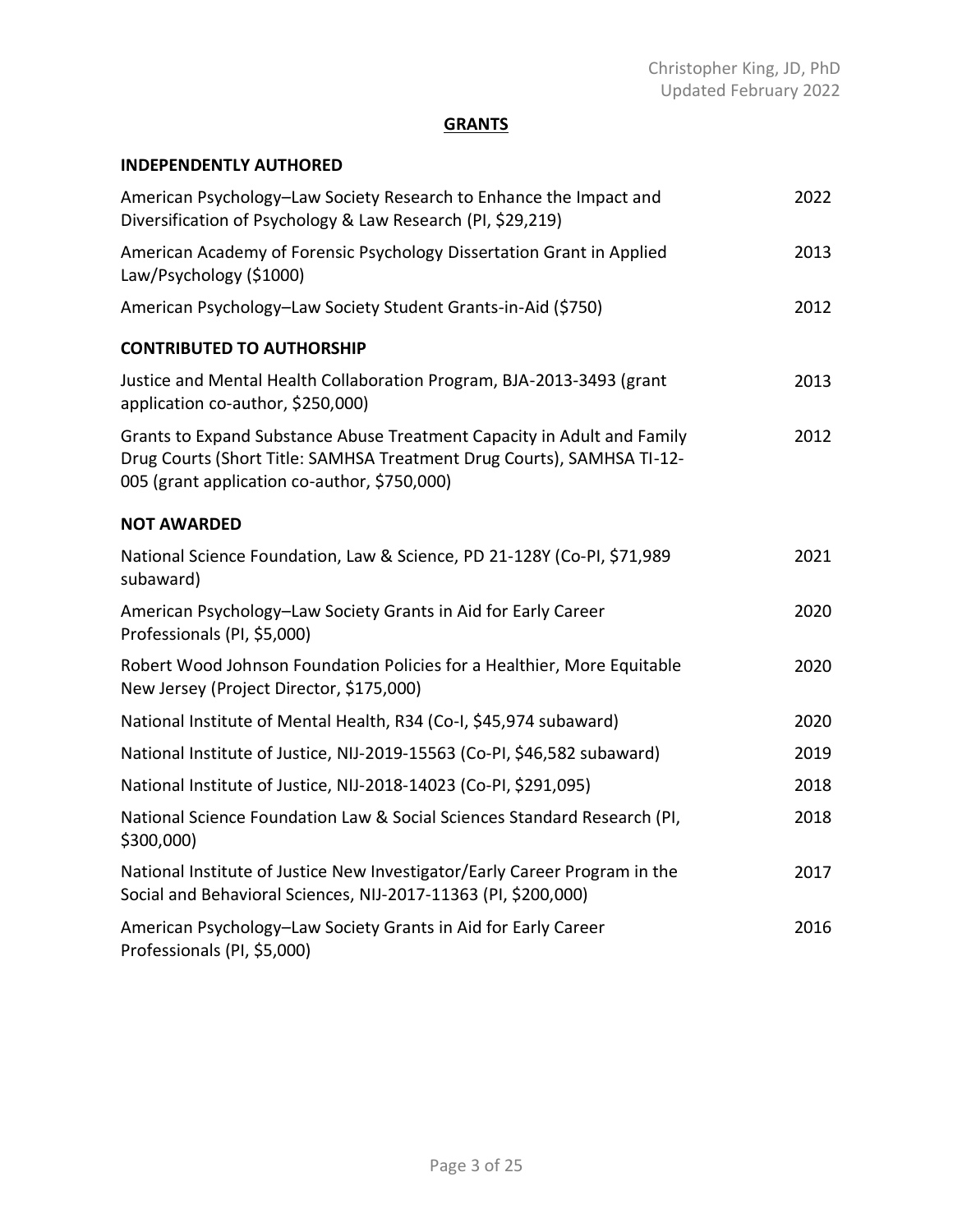## **EDITORIAL AND REVIEWER EXPERIENCE**

| <b>Editorial Board Member, International Journal of Forensic Mental Health</b>                                                                             | $2020 -$ |
|------------------------------------------------------------------------------------------------------------------------------------------------------------|----------|
| <b>Column Editor, NJ Psychologist, New Jersey Psychological Association ECP</b><br>Committee Column                                                        | 2020     |
| Editorial Board Member, Law and Human Behavior                                                                                                             | $2017 -$ |
| Content Editor, American Psychology-Law Society Newsletter Legal Update<br>Column                                                                          | $2017 -$ |
| <b>Chair</b> , dissertation committee $(x 2)$ , thesis committee $(x 1)$ ; Member,<br>dissertation committee ( $\times$ 3), thesis committee ( $\times$ 2) | $2017 -$ |

**Invited ad hoc reviewer**, *Assessment* (2022); National Science Foundation, Law and Science Program, Doctoral Dissertation Research Improvement Grant Program (2022); *Criminal Justice and Behavior* (2018–2021); *Journal of Forensic Psychology: Research & Practice* (2020– 2021, 2018); *Journal of Personality Assessment* (2021); *Psychological Assessment* (2021, 2018–2019); *Routledge Encyclopedia of Psychology in the Real World* book chapters (2021, 2019); American Psychological Association Books book proposal (2020); *Journal of Interpersonal Violence* (2018–2020); Oxford University Press book proposal (2020); *Addictive Behaviors* (2019); American Psychology–Law Society Committee on Early Career Professionals Grant-in-Aid Program (2019); *CNS Spectrums* (2019); Bureau of Justice Assistance grant proposals (2018); *Developmental Psychology* (2018); National Science Foundation grant proposals (2018); *Law and Human Behavior* (2010–2017); *Law & Society Review* (2017); Routledge Press book proposal (2017); *Crime & Delinquency* (2016); *Child Psychiatry & Human Development* (2014); *Evaluation and Program Planning* (2014)

**Volunteer reviewer**, American Psychological Association Annual Convention, Division 41 program (American Psychology–Law Society, 2011–); American Psychology–Law Society Annual Conference (2016–, 2014, 2011–2012); International Association of Forensic Mental Health Services Annual Conference (2017–2020)

| <b>Student writer, Alliance for International Risk Research Executive Bulletin</b> | 2014      |
|------------------------------------------------------------------------------------|-----------|
| Managing Editor, Drexel Law Review (Staff Member 2010–2011)                        | 2011–2012 |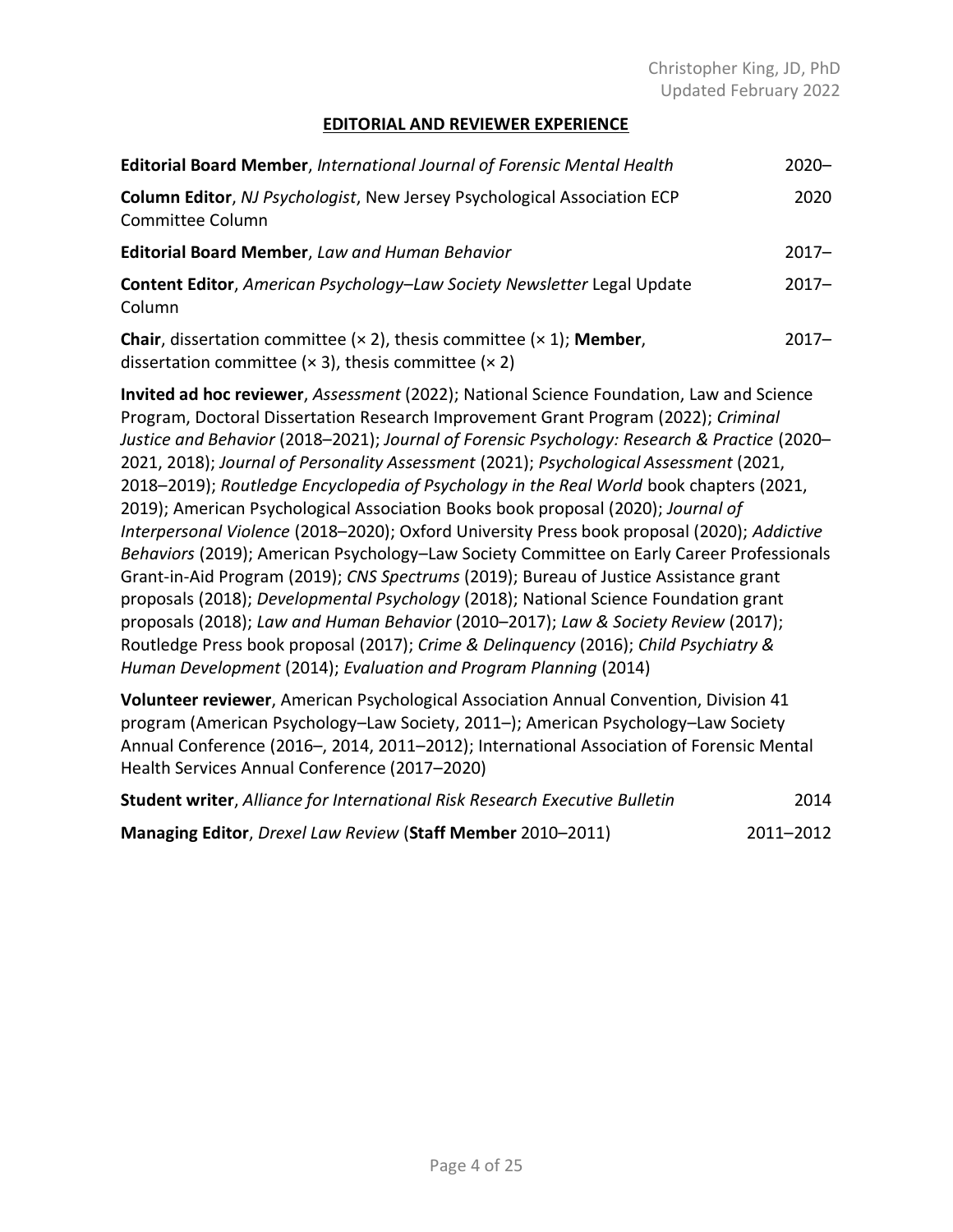### **PROFESSIONAL MEMBERSHIPS (ACTIVE) AND SERVICE ACTIVITIES**

American Psychological Association

American Psychology–Law Society (APA Division 41)

**Co-Chair**, AP–LS Annual Conference 2018–2019

**Committee Member**, Conference Advisory Committee (2019–2021), Legal Scholars Committee (2015), Governance Committee (2014), Communications Initiative Ad Hoc Committee (2014)

**Past-Chair**, Student Committee (2014–2015); **Chair** (2013–2014), **Chair-Elect** (2012–2013), **Law Liaison** (2011–2012)

Psychologists in Public Service (APA Division 18)

### **Campus Representative** 2011–2012

Montclair State University, Psychology Department

Member of Policy Subcommittee of the Graduate Council (2021–); Appointed Graduate Council Member for The Graduate School (2021–); Graduate Curriculum/Graduate Assistantships (2020–); Clinical Faculty Search Committee (2019, 2016–2017); Associate Director of Clinical Training (2019–); Doctoral Faculty Member (2018–); Director of Forensic Psychology Concentration (2018–); Externship Coordinator (2018–2019); Montclair State University–University of Graz Symposium in Graz, Austria (2018); Adjunct Committee (2017–2019); Clinical Faculty Committee  $(2016-)$ 

## New Jersey Psychological Association

| General Co-Chair, Committee on Legislative Affairs                                       | $2022 -$  |
|------------------------------------------------------------------------------------------|-----------|
| <b>Member, Committee on Legislative Affairs</b>                                          | 2021      |
| <b>Member, Membership Committee</b>                                                      | $2021 -$  |
| Past Chair, Early Career Psychologists Committee                                         | $2021 -$  |
| <b>Chair, Early Career Psychologists Committee</b>                                       | 2019-2020 |
| <b>Chair-Elect, Early Career Psychologists Committee</b>                                 | 2018-2019 |
| The Trust                                                                                |           |
| Co-Facilitator, The Trust Mentoring Program, Starting an<br>Independent Therapy Practice | 2021      |
| Past Chair, Student and Early Career Psychologist Committee                              | 2020-2021 |
| <b>Chair, Student and Early Career Psychologist Advisory Committee</b>                   | 2019-2020 |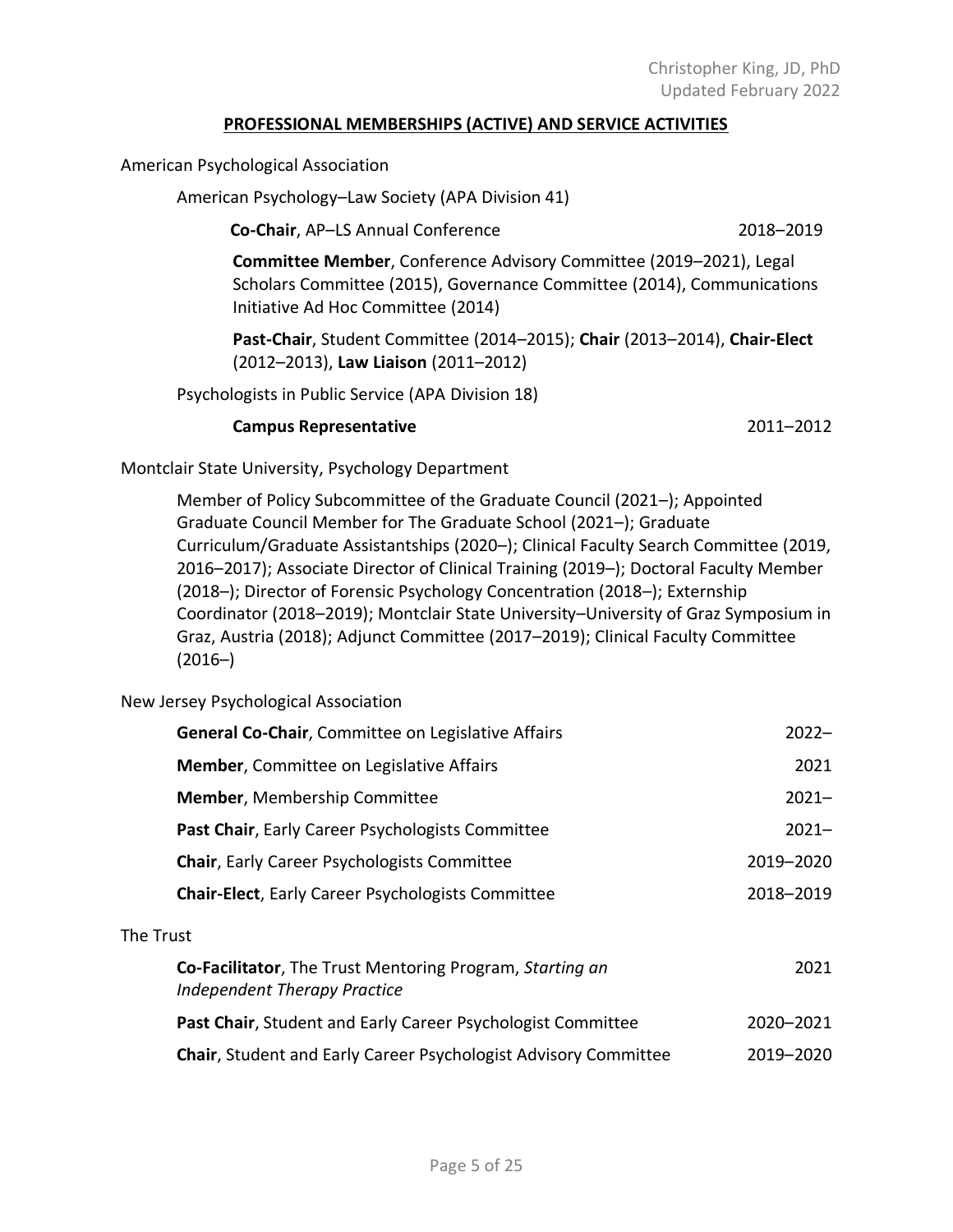| <b>Member, Student and Early Career Psychologist Advisory</b><br>Committee | $2021 - 2017 -$<br>2019 |
|----------------------------------------------------------------------------|-------------------------|
| American Board of Professional Psychology                                  |                         |
| <b>Early Entry Applicant for Specialty Certification</b>                   | $2013 -$                |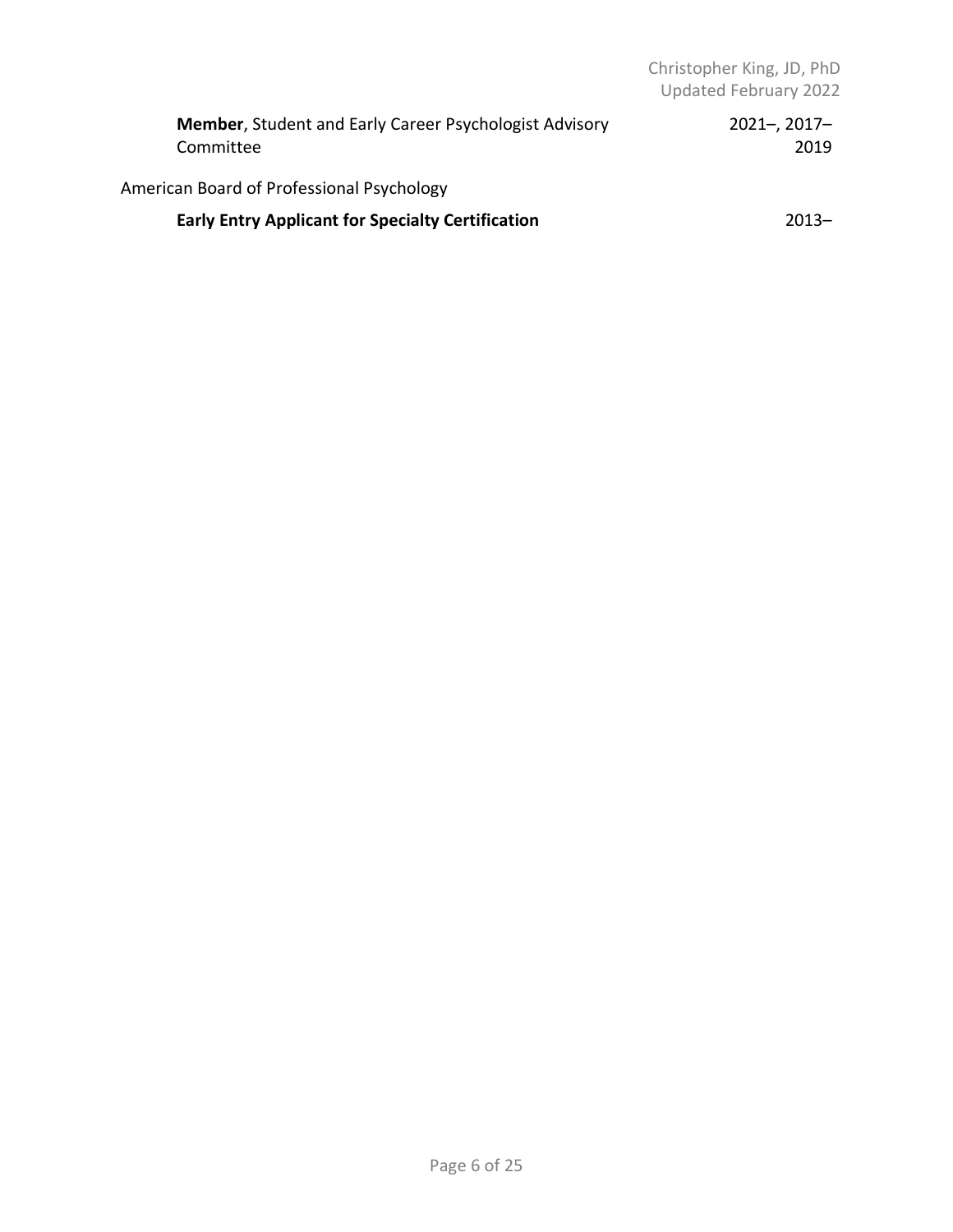### **PUBLICATIONS**

#### **BOOKS**

1. Heilbrun, K., DeMatteo, D., **King, C.**, & Filone, S. (2017). *Evaluating juvenile transfer and disposition: Law, science, and practice*. Routledge.

### **PEER-REVIEWED JOURNAL ARTICLES**

- 1. Viglione, D. J., de Ruiter, C., **King, C. M.**, Meyer, G. J., Kivisto, A. J., Rubin, B. A., & Hunsley, J. (2022). Legal admissibility of the Rorschach and R-PAS: A review of research, practice, and case law. *Journal of Personality Assessment*.
- 2. Grove, L., **King, C. M.**, Bomysoad, R., Vasquez, L., & Kois, L. E. (2021). Technology for assessment and treatment of justice-involved youth: A systematic literature review. *Law and Human Behavior, 45*(5), 413–426.
- 3. **King, C. M.**, Del Pozzo, J., Ceballo, D., & Zapf, P. A. (2021). An examination of fitness to stand trial, competence to make treatment decisions, and psychosis in a North American sample. *International Journal of Forensic Mental Health, 20*(3), 278–290.
- 4. **King, C. M.**, & Heilbrun, K. (2021). Effects of criminogenic risk–needs assessment feedback during pre-release correctional rehabilitation. *Criminal Justice and Behavior, 48*(5), 575– 595.
- 5. Del Pozzo, J., Athineos, C., Zar, T., Cruz, L. N., & **King, C. M.** (2019). Frustrative non-reward and the Point Subtraction Aggression Paradigm for advancing the study of aggression in persons with psychosis. *Current Behavioral Neuroscience Reports, 6*(1), 27–36.
- 6. Zottoli, T. M., Daftary-Kapur, T., Edkins, V. A., Redlich, A. D., **King, C. M.**, Dervan, L. E., & Tahan, E. (2019). State of the states: A survey of statutory law, regulations and court rules pertaining to guilty pleas across the United States. *Behavioral Sciences & the Law, 37*(4), 388–434.
- 7. Cascardi, M., **King, C. M.**, Rector, D., & Del Pozzo, J. (2018). School-based bullying and teen dating violence prevention laws: Overlapping or distinct? *Journal of Interpersonal Violence, 33*(21), 3267–3297.
- 8. **King, C. M.** (2018). The psycholegal factors for juvenile transfer and reverse transfer evaluations. *Behavioral Sciences & the Law, 36*(1), 46–64.
- 9. **King, C. M.**, Heilbrun K., Kim, N. Y., McWilliams, K., Phillips, S., Barbera, J., & Fretz, R. (2017). Tablet computers and forensic and correctional psychological assessment: A randomized controlled study. *Law and Human Behavior, 41*(5), 468–477.
- 10. Batastini, A. B., **King, C. M.**, Morgan, R. D., & McDaniel, B. (2016). Telepsychological services with criminal justice and substance abuse clients: A systematic review and meta-analysis. *Psychological Services, 13*(1), 20–30.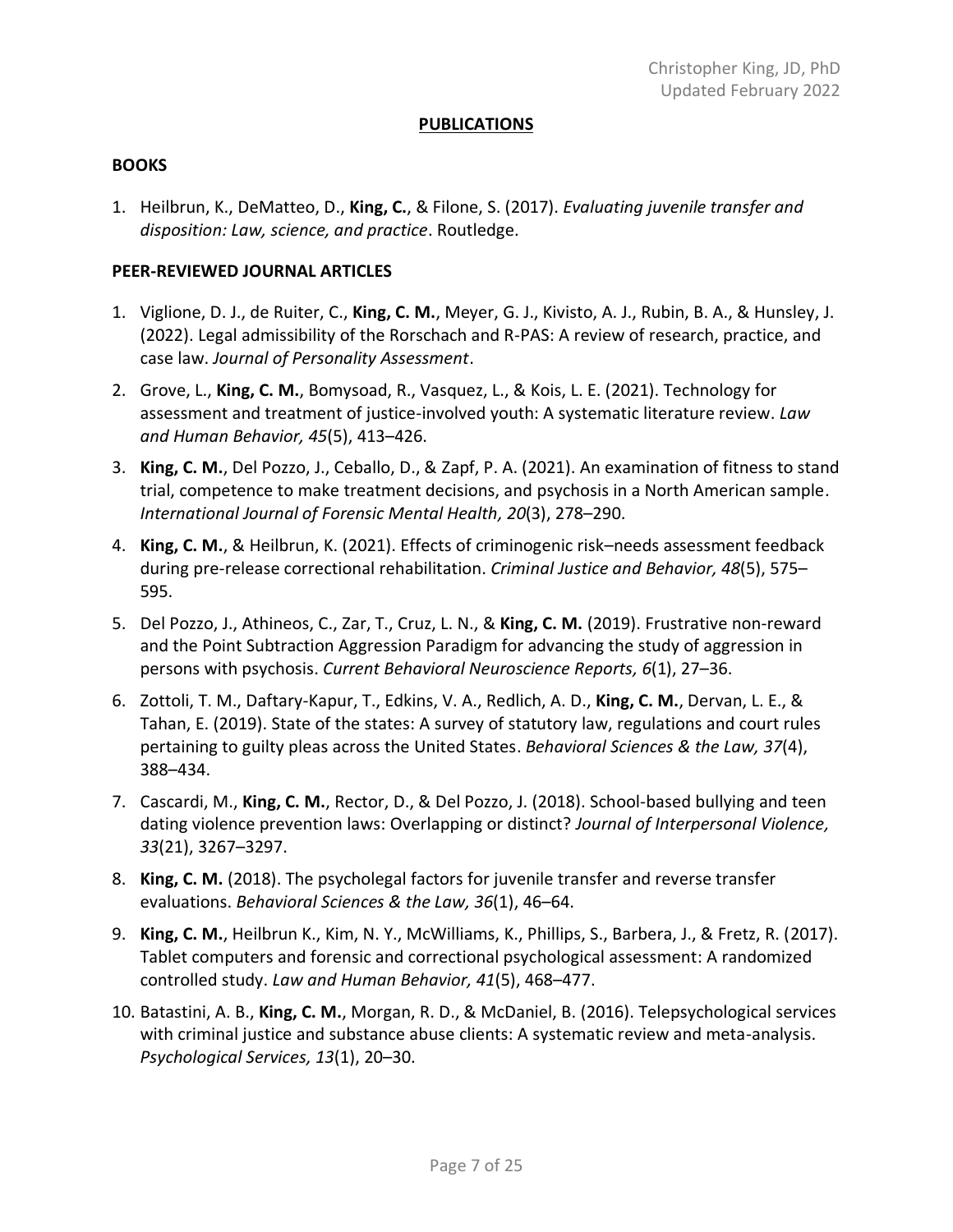- 11. Kois, L., **King, C. M.**, Cook, A., & LaDuke, C. (2016). Cultivating student leadership in professional psychology. *Training and Education in Professional Psychology, 10*(1), 29–36.
- 12. **King, C.** (2015). Routes for obtaining graduate training in two related fields of study. *Eye on Psi Chi*, *19*(2), 12–13.
- 13. Heilbrun, K., NeMoyer, A., **King, C.**, & Galloway, M. (2015). Using third-party information in forensic mental-health assessment: A critical review. *Court Review, 51*(1), 16–35.
- 14. Filone, S., & **King, C. M.** (2015). The emerging standard of competence in immigration removal proceedings: A review for forensic mental health professionals. *Psychology, Public Policy, and Law, 21*(1), 60–71.
- 15. **King, C.**, Wylie, L. E., Brank, E. M., & Heilbrun, K. (2014). Disputed paraphilia diagnoses and legal decision making: A case law survey of Paraphilia NOS, Nonconsent. *Psychology, Public Policy, and Law, 20*(3), 294–308.
- 16. Brooks Holliday, S., **King, C.**, & Heilbrun, K. (2013). Offenders' perceptions of risk factors for self and others: Theoretical importance and some empirical data. *Criminal Justice and Behavior, 40*(9), 1044–1061.
- 17. Heilbrun, K., DeMatteo, D., Yasuhara, K., Brooks-Holliday, S., Shah, S., **King, C.**, . . . Hamilton, D. (2012). Community-based alternatives for justice-involved individuals with severe mental illness: Review of the relevant research. *Criminal Justice and Behavior, 39*(4), 351–419.
- 18. **King, C.** (2011). Sex offender registration and notification laws at home and abroad: Is an International Megan's Law good policy? *City University of New York Law Review, 15*(1), 117– 146.

## **BOOK CHAPTERS AND ENCYCLOPEDIA ENTRIES**

- 1. **King, C. M.**, Grove, L., Bomysoad, R., & Gonzalez, K. (in press). Assessment and intervention technologies in juvenile justice. In G. Liell, L. Jones, & M. Fisher (Eds.), *Challenging bias in forensic psychological assessment and testing*. Taylor & Francis.
- 2. **King, C. M.**, Grove, L., Hitchcock, S., Gonzalez, K., Palardy, A., & Guevara, N. (in press). *Forensic mental health assessments in juvenile justice contexts*. In D. DeMatteo & K. Scherr (Eds.), *The Oxford handbook of psychology and law*. Oxford University Press.
- 3. **King, C. M.**, Kelley, S., Grove, L., and Stettler, B. (in press). An American perspective. In van der Wolf, M. (Ed.), *Safeguarding the quality of forensic assessment in sentencing: A review across Western nations*. Routledge.
- 4. **King, C. M.**, & Grove, L. (in press). Waiver to adult court. In R. Roesch (Vol. Ed.), *Psychology and law*, a volume of *Routledge encyclopedia of psychology in the real world*. Routledge.
- 5. **King, C. M.**, & Stettler, B. (in press). Risk-Needs-Responsivity (RNR) model. In R. Roesch (Vol. Ed.), *Psychology and law*, a volume of *Routledge encyclopedia of psychology in the real world*. Routledge.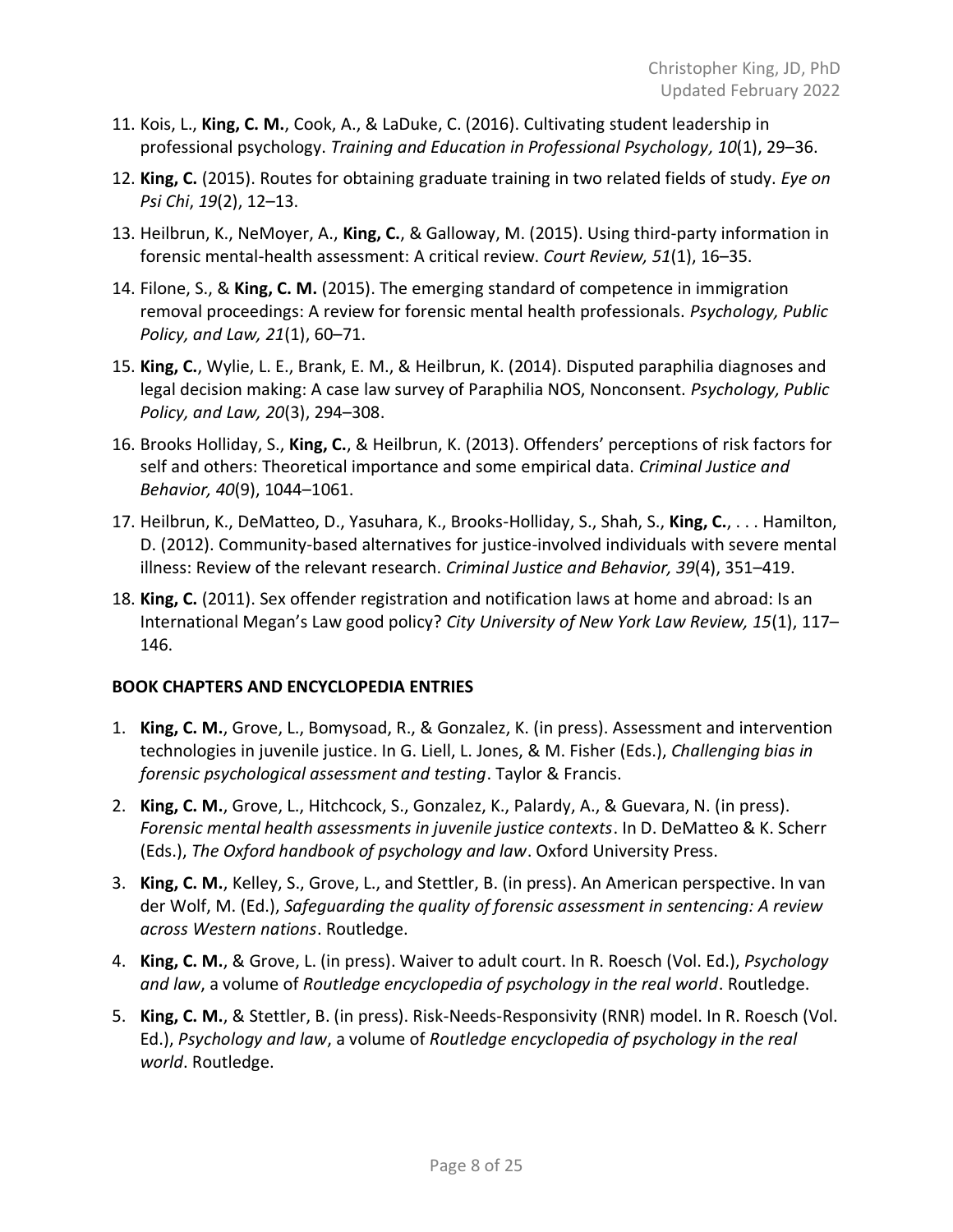- 6. Blonigen, D., **King, C. M.**, & Timko, C. (2019). Criminal justice involvement among veterans. In J. Tsai & E. Seamone (Eds.), *Intersections between mental health and law among veterans* (pp. 13–44). Springer.
- 7. DeMatteo, D., **King, C. M.**, & Filone, S. (2019). Juvenile offenders: Treatment models and approaches. In R. D. Morgan (Ed.), *The SAGE encyclopedia of criminal psychology* (pp. 743– 747). SAGE.
- 8. DeMatteo, D., Filone, S., & **King, C. M.** (2019). Juvenile offenders: Developmental treatment considerations. In R. D. Morgan (Ed.), *The SAGE encyclopedia of criminal psychology* (pp. 739–743). SAGE.
- 9. Heilbrun, K., **King, C. M.**, & Slobogin, C. (2018). Insanity and diminished capacity: Scientific status. In D. Faigman, J. Blumenthal, E. Cheng, J. Mnookin, E. Murphy, J. Sanders, & C. Slobogin (Eds.), *Modern scientific evidence: The law and science of expert testimony*. West.
- 10. **King, C. M.** (2017). Involuntary hospitalization. In A. E. Wenzel (Ed.), *The SAGE encyclopedia of abnormal and clinical psychology*. SAGE.
- 11. Heilbrun, K., DeMatteo, D., **King, C.**, Thornewill, A., & Phillips, S. (2016). Risk-reducing interventions for justice-involved individuals: A critical review. In B. Bornstein & M. Miller (Eds.), *Advances in law and psychology* (pp. 271–304). Springer.
- 12. **King, C. M.** (2016). Forensic assessment II: Conducting the evaluation. In P. Zapf, G. Pirelli, & R. Beattey (Eds.), *The ethical practice of forensic psychology: A casebook* (pp. 189–228). Oxford University Press.
- 13. Osher, F. C., & **King, C.** (2015). Reentry: Intercept 4. In P. Griffin, K. Heilbrun, E. Mulvey, D. DeMatteo, & C. Schubert (Eds.), *Criminal justice and mental illness: Promoting community alternatives using the Sequential Intercept Model* (pp. 95–117). Oxford University Press.
- 14. Zilmer, E. A., & **King, C.** (2013). Neuropsychological assessment in the forensic setting. In R. P. Archer & E. M. A. Wheeler (Eds.), *Forensic uses of clinical assessment instruments* (pp. 291–310). Routledge.
- 15. Heilbrun, K., Brooks-Holliday, S., & **King, C.** (2013). Evaluation of violence risk in adults. In R. Roesch & P. Zapf (Eds.), *Forensic assessments in criminal and civil law: A handbook for lawyers* (pp. 74–87). Oxford University Press.

## **INVITED ARTICLES AND NEWSLETTER ENTRIES**

- 1. **King, C. M.**, Del Pozzo, J., Bomysoad, R., Stratton, J., & Morales, I. (2021, Fall). Experiences and functioning of New Jersey college students during the COVID-19 pandemic as relevant to psychology and social justice. *NJ Psychologist, 71*(3), 32–34.
- 2. Zottoli, T. M., **King, C. M.**, & Daftary-Kapur, T. (2021, June). The Supreme Court didn't abolish life without parole for children. America may do it anyway. *AP-LS Newsletter.*
- 3. Reminick, D., Kleinman, K., Gubi, A. A, Toolan, M., & **King, C. M.** (2021, Winter). Psychological flexibility: Different perspectives from students and early career professionals for stressful times. *NJ Psychologist, 71*(1), 45–48.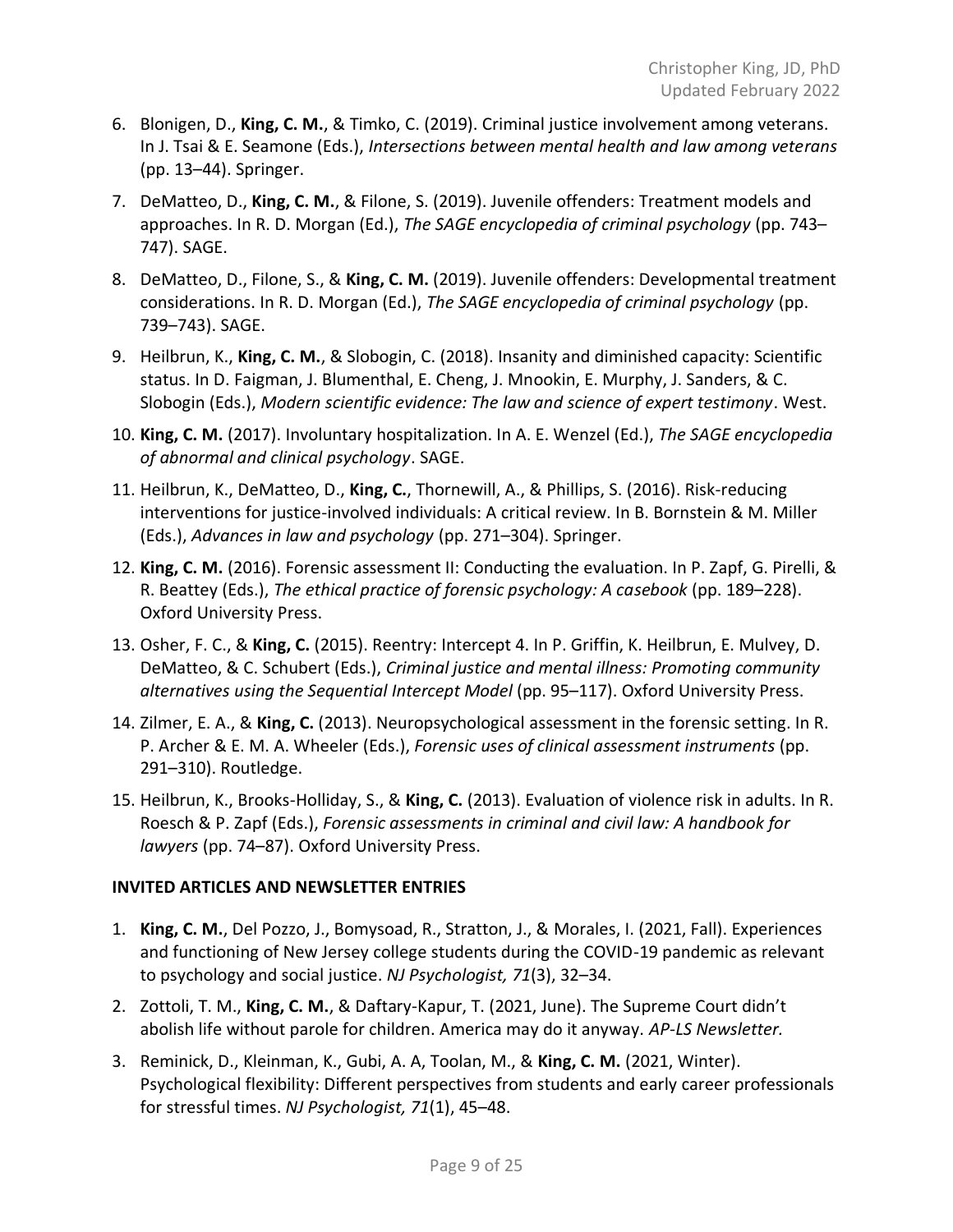- 4. **King, C.** (2020, Fall). Language preferences, self-perceptions, and sophistication–maturity as relevant to the legal system. In C. Bruno, *Human subjects research in a time of social distancing* (pp. 6–7). *Windows of Opportunity* [Montclair State University Office of Sponsored Programs], *8*(1).
- 5. **King, C. M.**, & Morales, I. (2020, October). *Kahler v. Kansas* (2020): Abolishment of the insanity defense? *AP-LS Newsletter*.
- 6. **King, C. M.** (2020, March). Reflecting on inaugural service on The Trust SECP Advisory Committee. *The Trust Newsletter*.
- 7. Layden, B. K., & **King, C. M.** (2019, October). Assessing threats of self-directed violence and duties of care within higher education institutions: *Nguyen v. Massachusetts Institute of Technology* (2018). *AP-LS Newsletter*.
- 8. **King, C. M.** (n.d.). *Self-care skillfulness for ECPs* [Member-only article]. https://www.psychologynj.org/
- 9. **King, C. M.**, & Del Pozzo, J. (2018). The Supreme Court of California continues to endorse threat assessment and management. *Intelligence, 4*(3), 3.
- 10. **King, C. M.**, & Del Pozzo, J. (2018, November). The Supreme Court of California's continued endorsement of threat assessment and management duties: *Regents of the Univ. of Cal. v. Superior Court* (2018). *AP-LS Newsletter*.
- 11. **King, C. M.**, & Zelle, H. (2017, October). Feeling more confident in finding and understanding the context of laws. *AP-LS Newsletter*.
- 12. Heilbrun, K., & **King, C. M.** (2017, April). Forced medication and competency to stand trial: Clinical, legal, and ethical issues. *Psychiatric Times*. http://www.psychiatrictimes.com/special-reports/forced-medication-and-competencystand-trial-clinical-legal-and-ethical-issues
- 13. **King, C. M.** (2017, Winter). Bias-free language and law-psychology. *AP-LS News*, 5–6.
- 14. **King, C.**, LaDuke, C., Kline, S., Gonzales, L., Weill, J., Haney-Caron, E., . . . & Fountain, E. (2014, Summer). Student section. *AP-LS News,* 47–52.
- 15. **King, C.**, LaDuke, C., Weill, J., Kline, S., Gonzales, L., Fountain, E., . . . & Colbourn, S. (2014, Winter). Student section. *AP-LS News*, 44–47.
- 16. **King, C.**, LaDuke, C., Gonzales, L., Weill, J., Kline, S., Colbourn, S., . . . & Haney-Caron, E. (2013, Fall). Student section. *AP-LS News*, 44–47.
- 17. Cook, A. N., & **King, C. M.** (2013, Summer). Student section. *AP-LS News*, 54–58.
- 18. Cook, A. N., & **King, C. M.** (2013, Winter). Student section. *AP-LS News*.
- 19. Cook, A. N., & **King, C. M.** (2012, Fall). Student section. *AP-LS News*, 88–89.
- 20. Brooks-Holliday, S., Yasuhara, K., Shah, S., Bingham, A., **King, C.**, Hamilton, D., . . . Heilbrun, K. (2011, Summer). The application of risk-need-responsivity to risk assessment and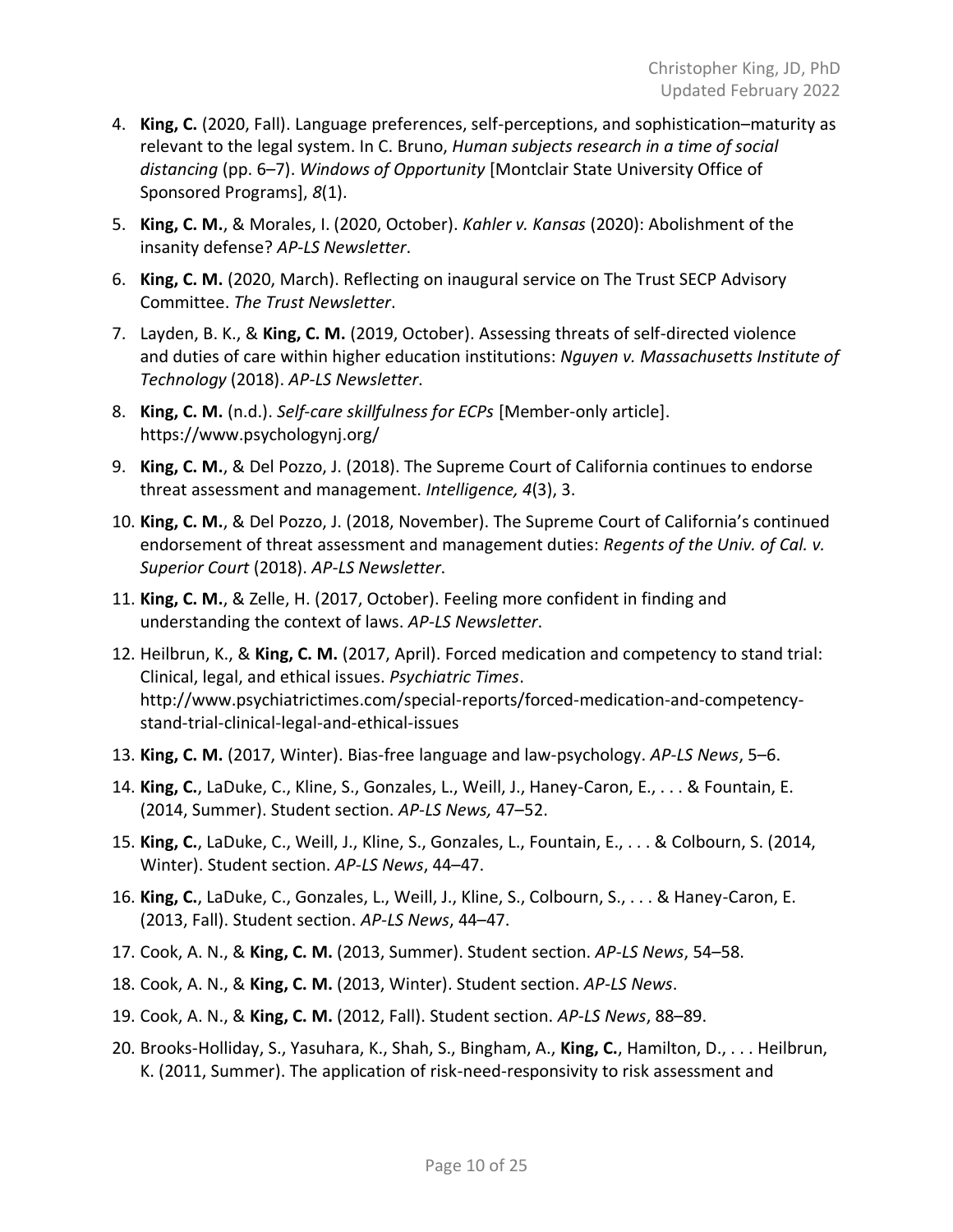intervention-planning: Opportunities, limitations, and relevant research needs. *AP-LS News*. http://www.ap-ls.org/publications/newsletters/aplsnews.sum2011.pdf

**Reprint:** Brooks-Holliday, S., Yasuhara, K., Shah, S., Bingham, A., **King, C.**, Hamilton, D., . . . Heilbrun, K. (2011, December). The application of risk-need-responsivity to risk assessment and intervention-planning: Opportunities, limitations, and relevant research needs. *Ohio Department of Mental Health Forensic Focus Newsletter*, 6–8.

21. Heilbrun, K., DeMatteo, D., Brooks, S., Yasuhara, K., Shah, S., Anumba, N., **King, C.**, & Pich, M. (2011). Risk-needs assessment: Bridging disciplinary and regional boundaries [Editorial]. *Criminal Behaviour and Mental Health, 21*(1), 1–7.

## **MANUSCRIPTS SUBMITTED FOR PUBLICATION/IN PREPARATION**

- 1. **King, C. M.**, & Morgan, R. D. (2022). *Development of serious video game technology for correctional assessment and treatment:* Project Choices [Manuscript submitted for publication]. Department of Psychology, Montclair State University.
- 2. **King, C. M.**, & Neal, T. M.S. (2022). *The unchecked rise of psychological testing evidence in United States courts* [Manuscript previously submitted for publication, manuscript current in preparation]. Department of Psychology, Montclair State University.
- 3. de Ruiter, C., Giromini, L., **King, C. M.**, Meyer, G. J., Rubin, B. A., & Kivisto, A. J. (2022). *Clarifying sound and suspect use of the Rorschach in forensic evaluations: A response to Areh et al.* (2021) [Manuscript in preparation]. Faculty of Psychology and Neuroscience, Maastricht University.
- 4. **King, C. M.**, Gonzalez, K., Hitchcock, S., Morales, I., Guevara, N., & Palardy, A. (2022). *A bigpicture snapshot of the history of forensic psychological testing derived from United States case law references* [Manuscript in preparation]. Department of Psychology, Montclair State University.
- 5. **King, C. M.**, Packer, I., Kois, L., Rynczak, D., & Morales, I. (2022). *Taking stock of the insanity defense in the United States: Directions for law, policy, science, and practice as of 2021* [Manuscript in preparation]. Department of Psychology, Montclair State University.
- 6. **King, C. M.**, Rafanello, N., Gonzalez, K., Stratton, J., & Stettler, B. (2022). *Local norms in a police applicant sample: Expanding multicultural considerations in an urban sample* [Manuscript in preparation]. Department of Psychology, Montclair State University.
- 7. Pederson, C. A., Williamson, S., Zelle, H., Kemp, K., & **King, C. M.** (2022). *A national evaluation of laws governing juvenile not guilty by reason of insanity defense* [Manuscript in preparation]. School of Medicine, Indiana University.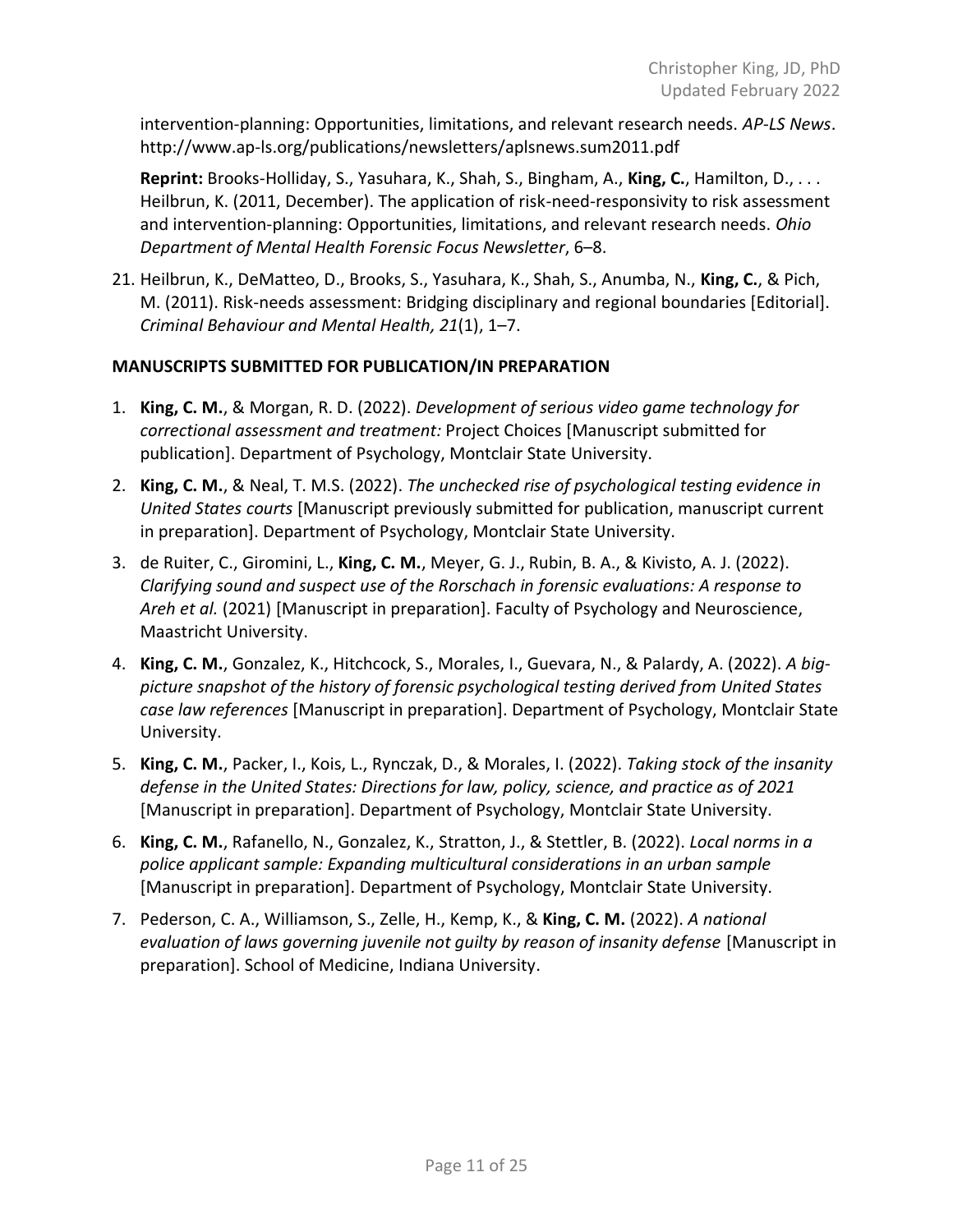## **CONFERENCE PRESENTATIONS**

- 1. **King, C. M.**, Packer, I., Taylor, S., & Morales, I. (2022, June 14–16). 51+ "little countries": Current insanity approaches across United States jurisdictions. In I. Packer (Chair), *The current variability of insanity approaches across the United States and relative to Europe* [Symposium]. 2022 International Association of Forensic Mental Health Services Conference, Berlin, Germany.
- 2. Rynczak, D., & **King, C. M.** (2022, June 14–16). Recent insanity decisions by the Supreme Court of the United States: *M'Naghten* is not the floor. In I. Packer (Chair), *The current variability of insanity approaches across the United States and relative to Europe* [Symposium]. 2022 International Association of Forensic Mental Health Services Conference, Berlin, Germany.
- 3. Bomysoad, R., **King, C. M.**, Morales, I., Gonzalez, K., & Guevara, N. (2022, March 17–19). *A pilot investigation of the cognitive decision to commit an antisocial act: Differential association* [Data-blitz presentation]. American Psychology–Law Society Conference. https://ap-ls.org/2022-apls-conference
- 4. Diehl, K. J., Morgan, R. D., **King, C. M.**, Mitchell, C., Heinz, R. E., Adams, M., & Ingram, P. B. (2022, March 17–19). *Reception to and efficacy of an adjunctive serious video game as a rehabilitative tool: eHealth integration for justice-involved persons* [Data-blitz presentation]. American Psychology–Law Society Conference. https://ap-ls.org/2022-apls-conference
- 5. Gonzalez, K., Bomysoad, R., Stratton, J., Dunn, E. Vora, S., Wilson, C., & **King, C. M.** (2022, March 17–19). *A "balanced" investigation of dark personality traits, personal values, and academic dishonesty* [Poster presentation]. American Psychology–Law Society Conference. https://ap-ls.org/2022-apls-conference
- 6. Hitchcock, S., **King, C. M.**, Dunn, E., Matthews, S., & Stettler, B. (2022, March 17–19). *A pilot investigation of the cognitive decision to commit an antisocial act: Self-efficacy beliefs* [Datablitz presentation]. American Psychology–Law Society Conference. https://ap-ls.org/2022 apls-conference
- 7. **King, C. M.** (2022, March 17–19). *A pilot investigation of the cognitive decision to commit an antisocial act: Rewards and costs* [Data-blitz presentation]. American Psychology–Law Society Conference. https://ap-ls.org/2022-apls-conference
- 8. **King, C. M.** (2022, March 17–19). *A preliminary investigation of the theories underlying the Risk-Need-Responsivity model* [Data-blitz presentation]. American Psychology–Law Society Conference. https://ap-ls.org/2022-apls-conference
- 9. Stettler, B. R, **King, C. M.**, Hitchcock, S., Stratton, J., & Matthews, S. (2022, March 17–19). *A pilot investigation of the cognitive decision to commit an antisocial act: Behavioral intentions* [Data-blitz presentation]. American Psychology–Law Society Conference. https://ap-ls.org/2022-apls-conference
- 10. Vora, S., **King, C. M.**, Bomysoad, R., Gonzalez, K., Ossai, C., & Grove, L. (2022, March 17–19). *The potential clinical utility of personal values, psychopathic traits notwithstanding* [Poster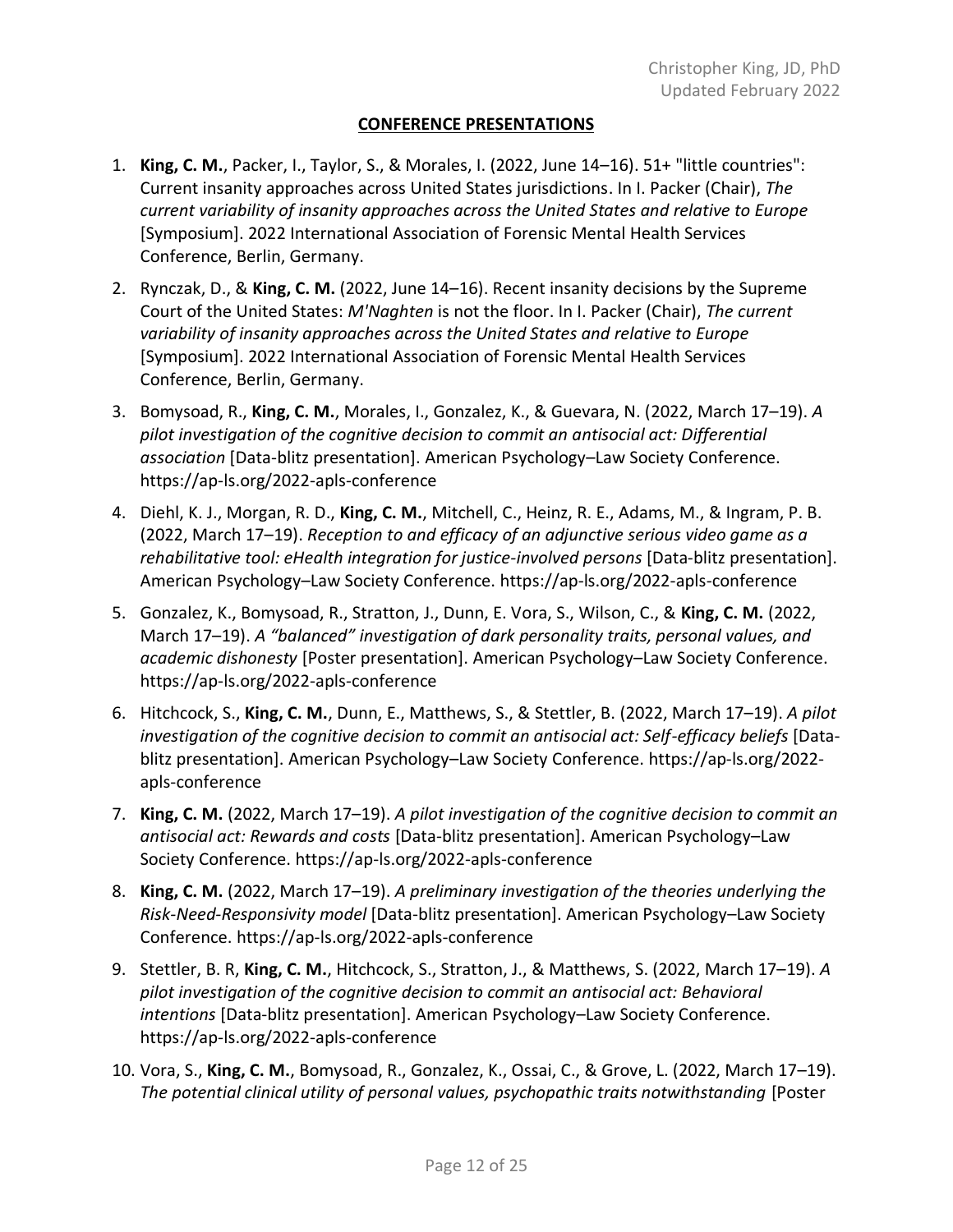presentation]. American Psychology–Law Society Conference. https://ap-ls.org/2022-aplsconference

- 11. Bomysoad, R., Wilson, C., Hitchcock, S., Del Pozzo, J., & **King, C. M.** (2021, October 29– November 3). *College student access to care, telehealth, and service utilization during the COVID-19 pandemic in New Jersey* [Poster presentation]. New Jersey Psychological Association Fall Conference 2021.
- 12. Morales, I., Vasquez, L., Burke, S., Del Pozzo, J., & **King, C. M.** (2021, October 29–November 3). *Family and intimate partner conflict and violence among college students during the COVID-19 pandemic in New Jersey* [Poster presentation]. New Jersey Psychological Association Fall Conference 2021.
- 13. Stratton, J., Dunn, E., Palardy, A., Del Pozzo, J., & **King, C. M.** (2021, October 29–November 3). *College student financial- and COVID-19-related stress and anxiety during the pandemic in New Jersey*. [Poster presentation]. New Jersey Psychological Association Fall Conference 2021.
- 14. Bomysoad, R. N., Del Pozzo, J., & **King, C. M.** (2021, August 12–14). *Household conflict, violence, traumatic stress, and substance misuse among students during COVID-19* [Poster presentation]. American Psychological Association Annual Convention. https://convention.apa.org/
- 15. **King, C. M.** (2021, June 16–17). Risk assessment for sentencing in the United States. In van der Wolf, M. J. F. (Chair), *Safeguarding the quality of forensic assessment in sentencing: A review across Western nations* [Symposium]. International Association of Forensic Mental Health Services Conference. http://www.iafmhs.org/2021-conference
- 16. **King, C. M.** (2021, June 16–17). A review of United States case law concerning the admissibility of the Rorschach. In C. de Ruiter (Chair), *The admissibility of the Rorschach in court: Indicators from North America and Europe* [Symposium]. International Association of Forensic Mental Health Services Conference. http://www.iafmhs.org/2021-conference
- 17. de Ruiter, C., & **King, C. M.** (2021, June 16–17). A select review of European case law referencing the Rorschach. In C. de Ruiter (Chair), *The admissibility of the Rorschach in court: Indicators from North America and Europe* [Symposium]. International Association of Forensic Mental Health Services Conference. http://www.iafmhs.org/2021-conference
- 18. Kivisto, A. J., & **King, C. M.** (2021, June 16–17). A review of forensic practitioner surveys referencing the Rorschach. In C. de Ruiter (Chair), *The admissibility of the Rorschach in court: Indicators from North America and Europe* [Symposium]. International Association of Forensic Mental Health Services Conference. http://www.iafmhs.org/2021-conference
- 19. Bomysoad, R. N., Gonzalez, K., & **King, C. M.** (2021, March 20). *Do the central eight risk factors generalize to academic dishonesty?* [Poster presentation]. American Psychology– Law Society Conference. https://www.apls-students.org/apls2021.html
- 20. Gonzalez, K., Bomysoad, R., & **King, C. M.** (2021, March 20). *An independent evaluation of the reliability and validity of the Short Dark Tetrad psychopathy subscale* [Poster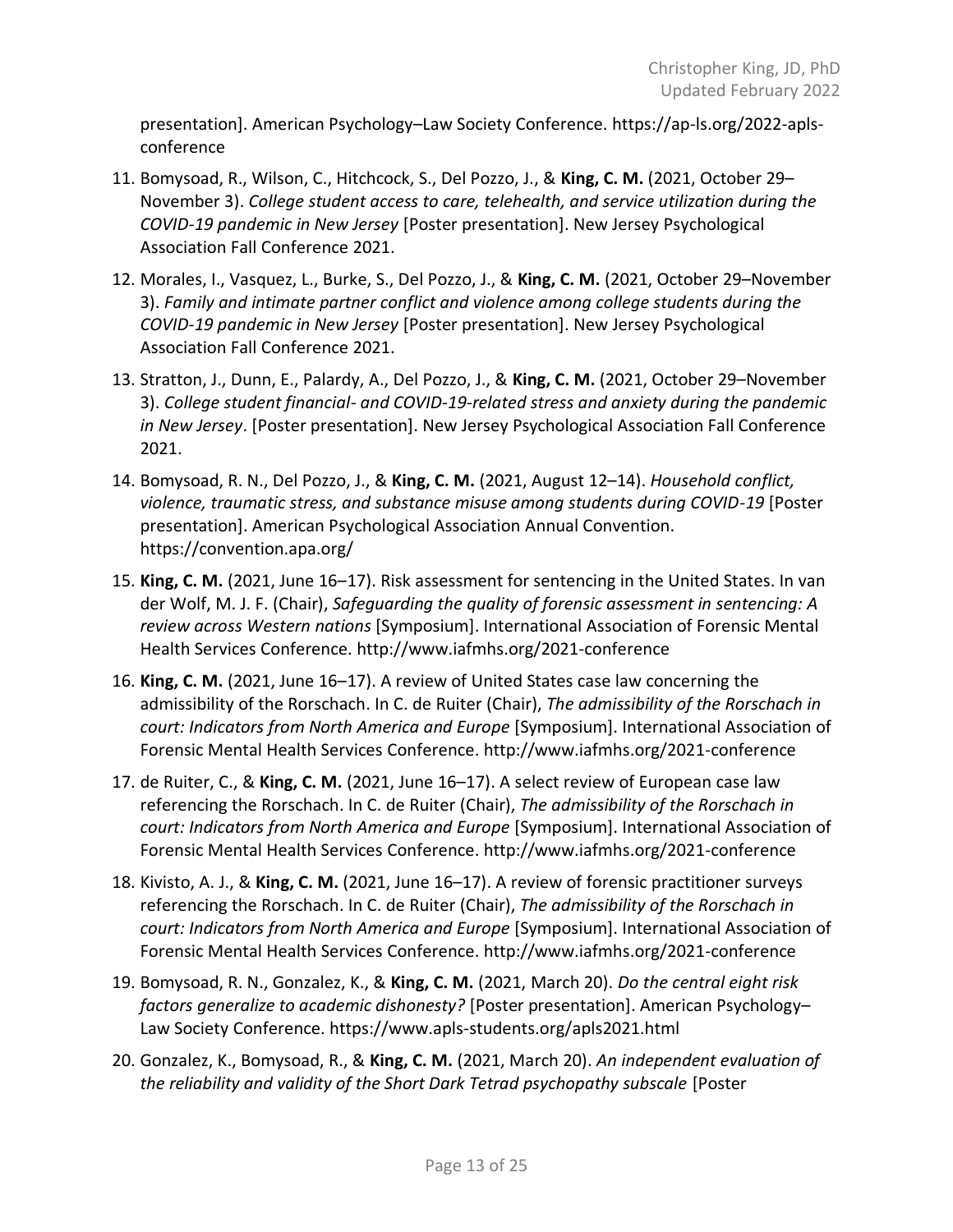presentation]. American Psychology–Law Society Conference. https://www.aplsstudents.org/apls2021.html

- 21. **King, C. M.**, Hitchcock, S., Gonzalez, K., Palardy, A., & Guevara, N. (2020, November 19–22). Identifying treatment-related factors and targets in correctional rehabilitation: Comparing evaluator and self-reported ratings. In K. E. Moore (Chair), *Barriers to behavioral health treatment entry, engagement, and outcomes in the criminal justice system* [Symposium]. Association for Behavioral and Cognitive Therapies Annual Convention, Philadelphia, PA, United States. https://www.abct.org/conv2020/
- 22. Gonzalez, K., Weeks, C., Stettler, B., **King, C. M.**, & Rafanello, N. (2020, November 5–7). *Race and self-reported background problems in an urban police preemployment screening sample* [Poster presentation]. Society for Police and Criminal Psychology Conference. https://www.policepsychology.org/SPCP-Online-2020
- 23. Stettler, B., Meyers, M., **King, C. M.**, & Rafanello, N. (2020, November 5–7). *Predicting outcomes in psychological police preemployment screening using local urban norms* [Poster presentation]. Society for Police and Criminal Psychology Conference. https://www.policepsychology.org/SPCP-Online-2020
- 24. Grove, L., Del Pozzo, J., Stettler, B., **King, C. M.**, & Rafanello, N. (2020, November 5–7). *A partial replication of the ability of the PAI and CPI to postdict self-reported background problems and predict stable–suitable recommendations in psychological police preemployment screening* [Poster presentation]. Society for Police and Criminal Psychology Conference. https://www.policepsychology.org/SPCP-Online-2020
- 25. Rafanello, N., & **King, C.** (2020, October 21–23). *Local norms in a police applicant sample: Expanding multicultural considerations in an urban sample* [Conference workshop session]. International Association of Chiefs of Police Conference.
- 26. Del Pozzo, J., Faust, T., Gonzalez, K. Morales, I., & **King, C. M.** (2020, August). *Demographic factors, index offense, risk, and responsivity*. Poster presented at the annual meeting of the American Psychological Association, Washington, DC.
- 27. Grove, L., **King, C. M.**, & Hitchcock, S. (2020, August). *Confirmatory factor analysis of the RSTI-SR in a sample of incarcerated adults*. Paper presented at the annual meeting of the American Psychological Association, Washington, DC.
- 28. Grove, L., Hitchcock, S., Gonzalez, K., Guevera, N., Faust, T., & **King, C. M.** (2020, August). *Responsibility/motivation, treatment amenability, and protective factors/strengths in a sample of incarcerated adults*. Poster presented at the annual meeting of the American Psychological Association, Washington, DC.
- 29. **King, C. M.**, Hitchcock, S., Gonzalez, K., & Neal, T. M.S. (2020, August). *Frequency of legal admissibility challenges to psychological assessment tools*. Paper presented at the annual meeting of the American Psychological Association, Washington, DC.
- 30. Stettler, B., Del Pozzo, J., & **King, C. M.** (2020, August). *Elucidating the pathway between schizotypy and antisociality: Evidence for an indirect path*. Paper presented at the annual meeting of the American Psychological Association, Washington, DC.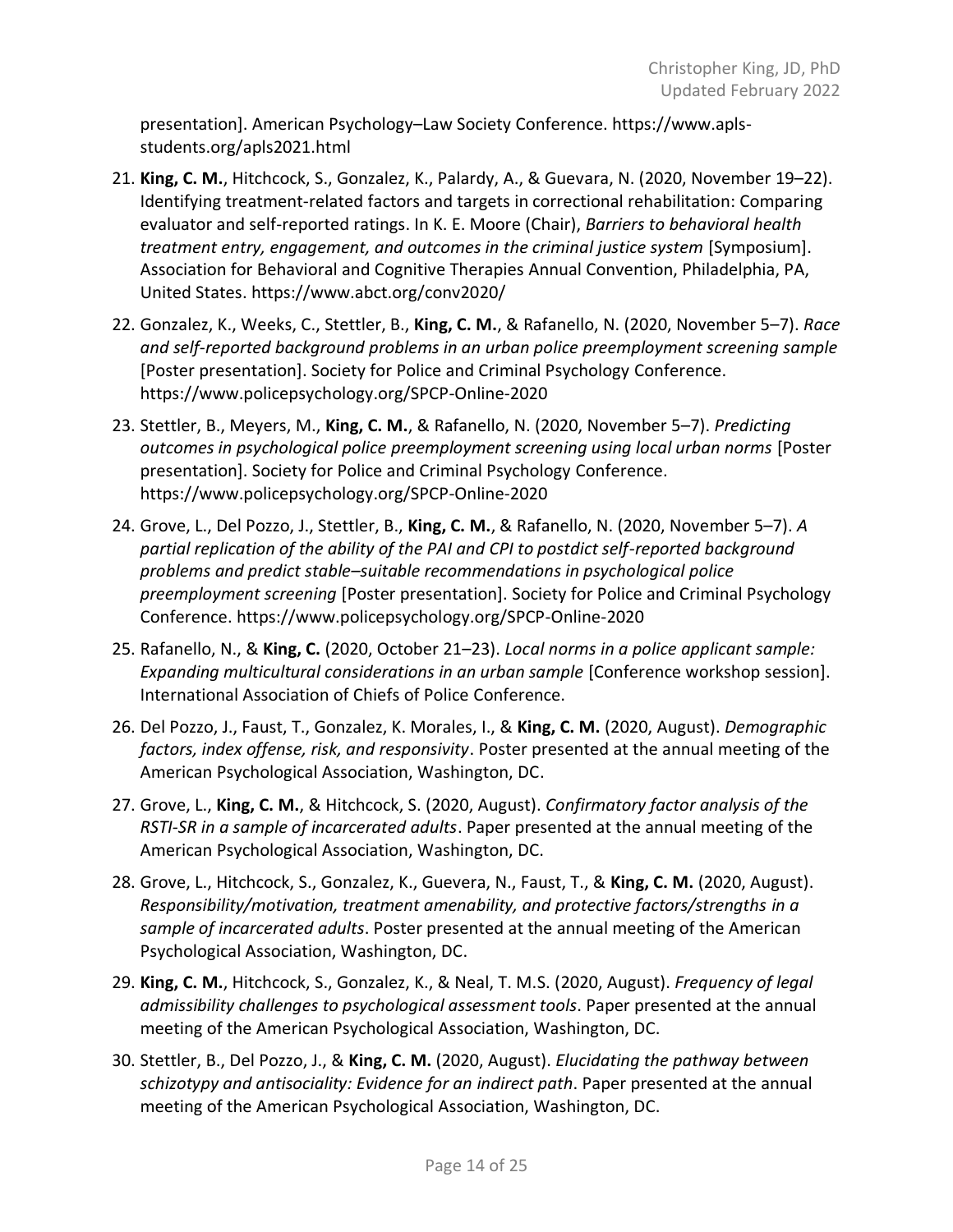- 31. Stettler, B., Hitchcock, S., Del Pozzo, J., Palardy, A., & **King, C. M.** (2020, August). *Correctional client responsibility/motivation to change and treatment willingness*. Poster presented at the annual meeting of the American Psychological Association, Washington, DC.
- 32. **King, C. M.** (2020, June 23–25). Risk assessment for sentencing in the United States. *Safeguarding the quality of forensic assessment in sentencing: A review across Western nations*. International Association of Forensic Mental Health Services Conference, Krakow, Poland. (Conference cancelled)
- 33. Neal, T. M.S., & **King, C. M.** (2020, May 27–30). *Legal scrutiny of psychological assessment evidence*. Paper presented at the annual meeting of the Law and Society Association, Denver, CO.
- 34. Del Pozzo, J., Stettler, B., Grove, L., Gonzalez, K., & **King, C. M.** (2020, March). *Relationships between childhood trauma and aggression and delinquency in a non-clinical sample*. Paper presented at the annual meeting of the American Psychology–Law Society, New Orleans, LA.
- 35. Faust, T., Stettler, B., Mattera, J., Ceballo, D., Ramirez, A., & **King, C. M.** (2020, March). *Comparing incarcerated women and men on mental health non-criminogenic needs and responsivity factors*. Paper presented at the annual meeting of the American Psychology– Law Society, New Orleans, LA.
- 36. Grove, L., Faust, T., Ramirez, A., Hitchcock, S., & **King, C. M.** (2020, March). *Trauma informed care in correctional rehabilitation: An examination of trauma endorsement and mental health problems across self-reported and evaluator-rated measures*. Paper presented at the annual meeting of the American Psychology–Law Society, New Orleans, LA.
- 37. **King, C. M.**, & Neal, T. M.S. (2020, March). Investigating challenges to psychological tools in court: A birds-eye perspective [Symposium paper]. *Legal scrutiny of psychological assessment evidence*. Symposium conducted at the annual meeting of the American Psychology–Law Society, New Orleans, LA.
- 38. Morgan, R. D., & **King, C. M.** (2020, March). Project Choices: Development of serious video game technology for correctional rehabilitation [Symposium paper]. *Applications of technology in psychology-law contexts*. Symposium conducted at the annual meeting of the American Psychology–Law Society, New Orleans, LA.
- 39. Rafanello, N., **King, C. M.**, Rodrigues, A., Brady, R., Ceballo, D., Lopez, A., & Stettler, B. (2019, September). *Multicultrually sensitive and reliable pre-employment psychological examinations in an urban police force* [Symposium session]. Symposium conducted at the annual meeting of the Society for Police and Criminal Psychology, Scottsdale, AZ.
- 40. Del Pozzo, J., & **King, C. M.** (2019, September). *An exploration of multiple risk factors for schizotypy in a nonclinical population: The continuum of psychosis*. Poster presented at the annual meeting of the Society for Research in Psychopathology, Buffalo, NY.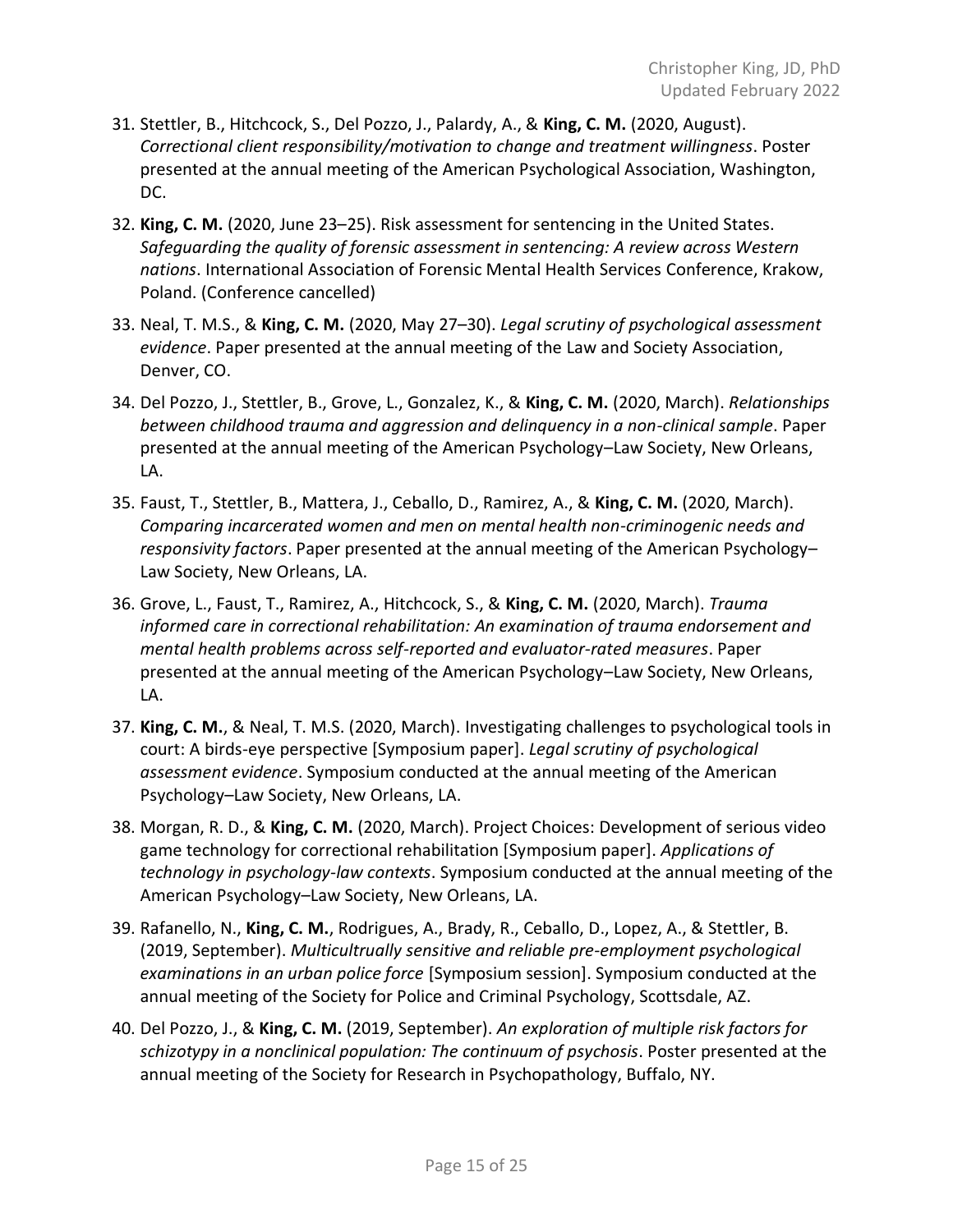- 41. **King, C. M.**, Mattera, J., Trilone, B., Lopez, A., Doerflein, B., Brady, R., Aparicio, A. M. G. (2019, August). *A comparison of the sophistication–maturity of youth and young adults to inform juvenile transfer*. Poster presented at the annual meeting of the American Psychological Association, Chicago, IL.
- 42. Grove, L., Ramirez, A., & **King, C. M.** (2019, August). *Adverse childhood and lifetime traumatic experiences and correctional rehabilitation*. Paper presented at the meeting of the American Psychological Association, Chicago, IL.
- 43. **King, C. M.**, Ceballo, D., Ramirez, A., Faust, T., Komar, K., & Del Pozzo, J. (2019, June). *Utility of self-reported risk, needs, and responsivity for correctional and forensic mental health services*. Paper presented at the annual meeting of the International Association of Forensic Mental Health Services, Montréal, Canada.
- 44. **King, C. M.**, Munoz-Enriquez, A., Trilone, B., Lopez, A., Brady, R., & Doerflein, B. (2019, June). *Response style and self-reported criminogenic risk and needs*. Paper presented at the 4th North American Correctional and Criminal Justice Psychology Conference, Halifax, Canada.
- 45. Faust, T., **King, C. M.**, Mattera, J., Komar, K., Ceballo, D., & Del Pozzo, J. (2019, June). *Reliability and validity of self-report criminogenic risk/needs assessment measures*. Paper presented at the 4th North American Correctional and Criminal Justice Psychology Conference, Halifax, Canada.
- 46. Brady, R., **King, C. M.**, Doerflein, B., Ceballo, D., Del Pozzo, J., Trilone, B., & Rafanello, N. (2019, March). *Construct and criterion validity of personality testing with urban police applicants*. Poster presented at the annual meeting of the American Psychology–Law Society, Portland, OR.
- 47. **King, C. M.**, Faust, T., Mattera, J., Komar, K., Del Pozzo, J., & Munoz-Enriquez, A. (2019, March). *Bias-free language preferences, labeling theory, and people who are justiceinvolved*. Paper presented at the annual meeting of the American Psychology–Law Society, Portland, OR.
- 48. Mattera, J., **King, C. M.**, Faust, T., Komar, K.., & Munoz-Enriquez, A. (2019, March). *Correctional rehabilitation principles and college students: A cross-sectional study*. Poster presented at the annual meeting of the American Psychology–Law Society, Portland, OR.
- 49. Simonet, D. V., Del Pozzo, J., & **King, C. M.** (2019, March). *The dark triad as a causal system: A network approach*. Paper presented at the annual meeting of the American Psychology– Law Society, Portland, OR.
- 50. Trilone, B., **King, C. M.**, & Peralta, P. (2019, March). *Demographic factors and self-reported criminogenic risk and needs*. Poster presented at the annual meeting of the American Psychology–Law Society, Portland, OR.
- 51. Cascardi, M., **King, C.**, Rector, D., & Del Pozzo, J. (2018, November). School-based bullying and teen dating violence prevention laws: Overlapping or distinct? In E. F. Rothman (Chair), *The future of dating abuse prevention: Using what we know the plan the way forward*. Symposium conducted at the meeting of the American Society of Criminology, Atlanta, GA.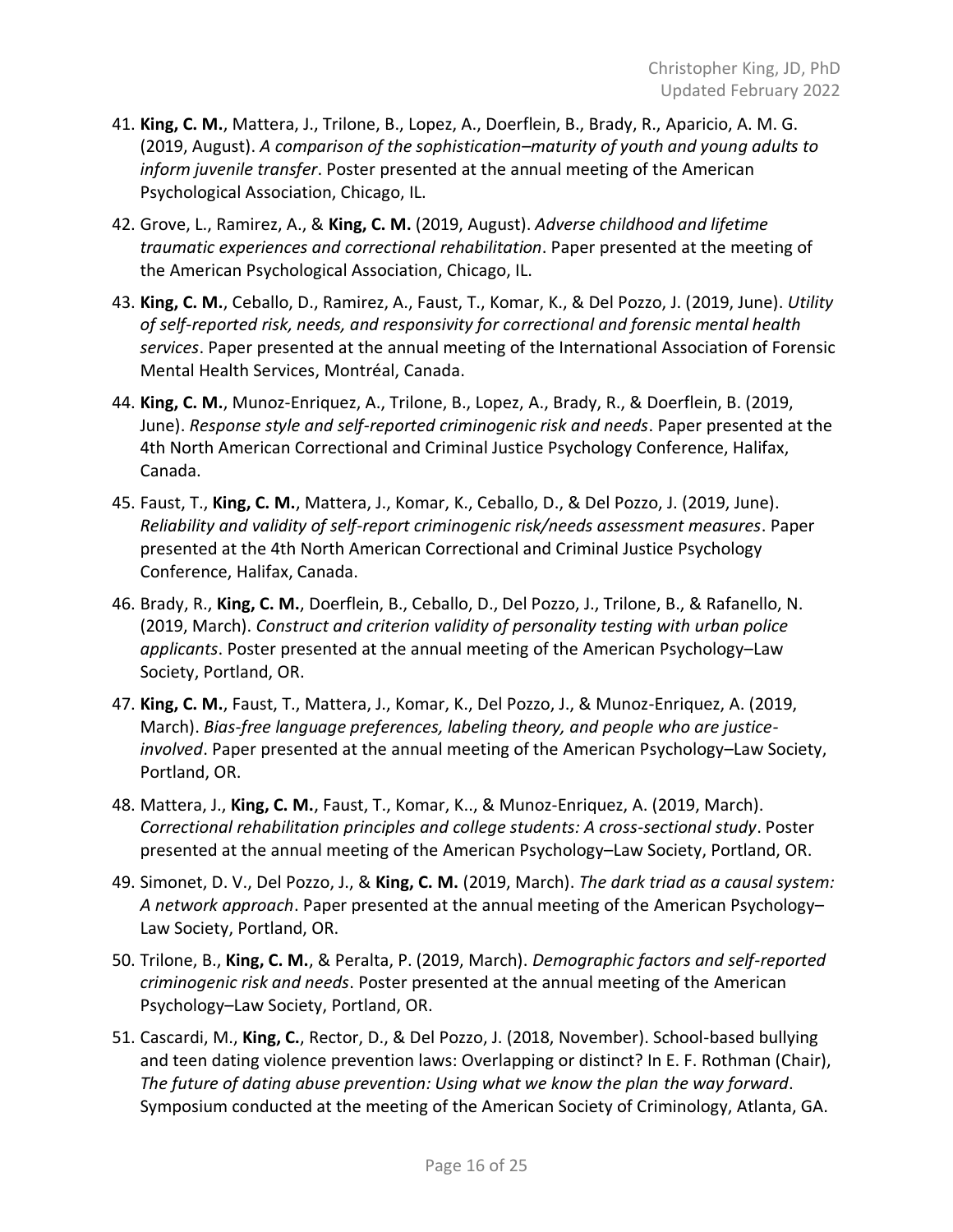- 52. Rafanello, N., & **King, C. M.** (2018, August). Review of executive functioning and police and public safety work: The need for empirical data. In N. Rafanello (Chair), *Executive functioning and police and public safety psychology.* Symposium conducted at the meeting of the American Psychological Association, San Francisco, CA.
- 53. **King, C. M.**, Rafanello, N., Brady, R., & Del Pozzo, J. (2018, August). Police applicants and self-report indicators of executive functioning. In N. Rafanello (Chair), *Executive functioning and police and public safety psychology.* Symposium conducted at the meeting of the American Psychological Association, San Francisco, CA.
- 54. Del Pozzo, J., Rafanello, N., **King, C. M.**, & Brady, R. (2018, August). Police applicants and performance-based measures of executive functioning. In N. Rafanello (Chair), *Executive functioning and police and public safety psychology.* Symposium conducted at the meeting of the American Psychological Association, San Francisco, CA.
- 55. Rafanello, N., & **King, C. M.** (2018, August). Executive functioning and law enforcement: Future directions for practice and research. In N. Rafanello (Chair), *Executive functioning and police and public safety psychology.* Symposium conducted at the meeting of the American Psychological Association, San Francisco, CA.
- 56. **King, C. M.**, Aparicio, A. M. G., & Trilone, B. (2018, June). *A content analysis-based literature review of forensic and correctional mental health services in Africa*. Posted presented at the annual meeting of the International Association of Forensic Mental Health Services, Antwerp, Belgium.
- 57. **King, C. M.**, & Zapf, P. A. (2018, June). *Simultaneously investigating fitness to proceed and treatment-related competence using the FIT and MaCCAT-T*. Paper presented at the annual meeting of the International Association of Forensic Mental Health Services, Antwerp, Belgium.
- 58. Faust, T., Mattera, J., Komar, K., Munoz-Enriquez, A., & **King, C. M.** (2018, April). *The potential relevance of correctional rehabilitation principles for higher education*. Paper presented at the annual Montclair State University Student Research Symposium, Montclair, NJ.
- 59. Brady, R., Hagel, A., Labol, L., Faulborn, J., Doerflein, B., Rafanello, N., & **King, C. M.** (2018, April). *Personality characteristics, anger, and job-relevant admissions among urban police applicants*. Paper presented at the annual Montclair State University Student Research Symposium, Montclair, NJ.
- 60. Cascardi, M., **King, C. M.**, Rector, D., & Del Pozzo, J. (2018, March). *School-based violence prevention laws: Separate but equal or confusing and redundant?* Paper presented at the meeting of the American Psychology–Law Society, Memphis, TN.
- 61. **King, C. M.**, & Zapf, P. A. (2018, March). *The relationship between (in)competence to proceed and (in)competence to make treatment decisions*. Paper presented at the meeting of the American Psychology–Law Society, Memphis, TN.
- 62. Zottoli, T. M., Daftary-Kapur, T., Edkins, V. A., Redlich, A. D., **King, C. M.**, Dervan, L. E., & Tahan, E. (2018, March). *State of the States: Advancing guilty plea research through a*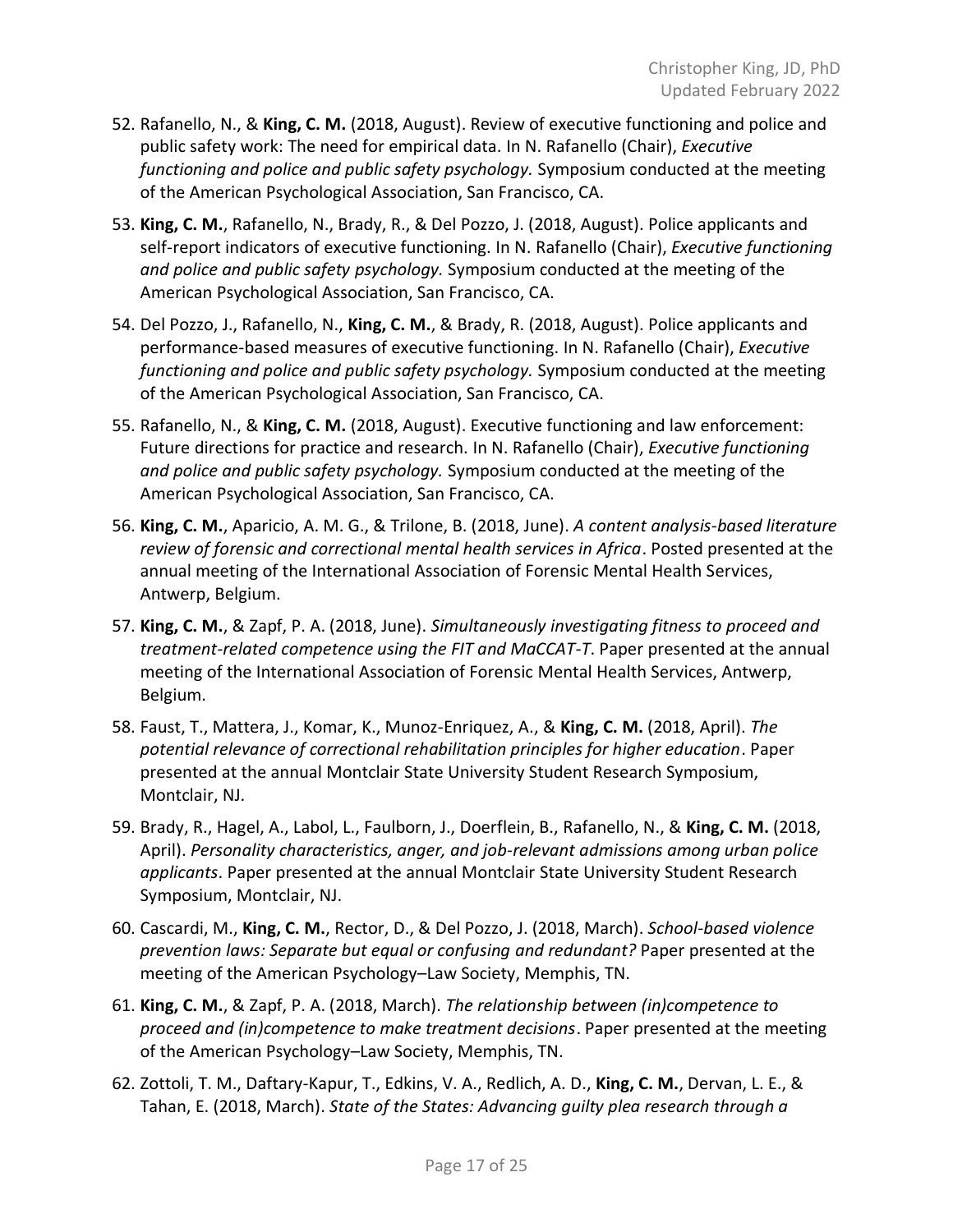*national survey of United States laws*. Paper presented at the meeting of the American Psychology–Law Society, Memphis, TN.

- 63. **King, C. M.**, & Wade, N. (2017, August). *A meta-analysis of risk factors for justiceinvolvement among military veterans*. Paper presented at the meeting of the American Psychological Association, Washington, DC.
- 64. **King, C.**, Desai, A., Fishel, S., Moore, C., & DeMatteo, D. (2017, June). *A multi-country snapshot of test usage in forensic mental health assessment using case law references*. Paper presented at the meeting of the International Association of Forensic Mental Health Services, Split, Croatia.
- 65. **King, C.** (2017, March). *The three core psycholegal constructs for juvenile transfer evaluations are likewise evident in reverse transfer laws*. Paper presented at the meeting of the American Psychology–Law Society, Seattle, WA.
- 66. **King, C.**, Wade, N., & Tillson, J. (2017, March). *Case law references as a big-picture snapshot of psychological test use in forensic mental health assessment*. Paper presented at the meeting of the American Psychology–Law Society, Seattle, WA.
- 67. **King, C.**, Heilbrun, K., & Fretz, R. (2016, March). *The impact of risk–need assessment feedback on offenders' subsequent reentry performance*. Paper presented at the meeting of the American Psychology–Law Society, Atlanta, GA.
- 68. **King, C.**, Heilbrun, K., & Fretz, R. (2016, March). *Performance of the Level of Service/Case Management Inventory with offenders undergoing reentry: A prospective prediction study*. Poster presented at the meeting of the American Psychology–Law Society, Atlanta, GA.
- 69. **King, C.**, Heilbrun, K., & Fretz, R. (2016, March). *Predictive utility of offender self-perceptions of criminogenic risk and needs*. Paper presented at the meeting of the American Psychology–Law Society, Atlanta, GA.
- 70. **King, C.**, Phillips, S., Kim, N. Y., McWilliams, K., Fretz, R., & Heilbrun, K. (2015, March). *Offender self-appraisal of recidivism risk and criminogenic need: Dynamic nature and implications for intervention*. Poster presented at the meeting of the American Psychology– Law Society, San Diego, CA.
- 71. **King, C.**, Kim, N. Y., McWilliams, K., Phillips, S., Fretz, R., & Heilbrun, K. (2015, March). *The use of tablet computers in self-report assessment with offenders: A randomized controlled study*. Poster presented at the meeting of the American Psychology–Law Society, San Diego, CA.
- 72. J. Barry, & **C. King** (Chairs), *Diversion of justice-involved military personnel and veterans with behavioral health needs* (2014, August). Panel session conducted at the meeting of the American Psychological Association, Washington, DC [APA Division 19 hospitality suite programming].
- 73. **C. King**, & J. Barry (Chairs), *Forensic psychology and the military: A panel sponsored by the student reps of divisions 41 and 19* (2014, August). Panel session conducted at the meeting of the American Psychological Association, Washington, DC.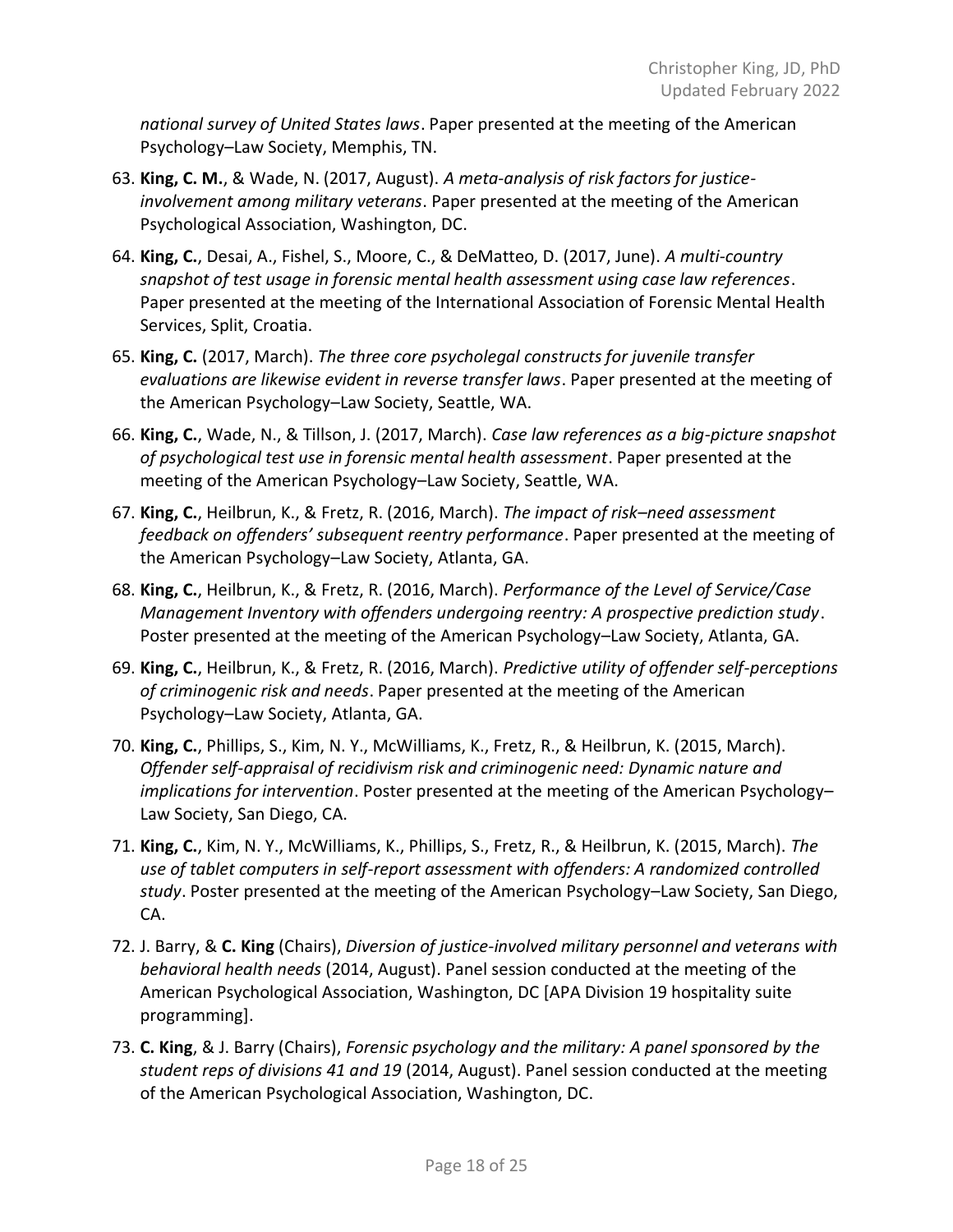- 74. **C. King**, & J. Barry (Chairs), *Forensic psychology and the military* (2014, August). Talk and question-and-answer session conducted at the meeting of the American Psychological Association, Washington, DC [APA Division 19 hospitality suite programming].
- 75. **King, C.** [also Chair], Brooks Holliday, S., McWilliams, K., Kim, N. Y., Heilbrun, K., DeMatteo, D., & Fretz, R. (2014, August). *Offender motivation, readiness, and risk/need-perceptions measures: Psychometric characteristics*. Paper presented at the meeting of the American Psychological Association, Washington, DC.
- 76. Ameen, E. (2014, March 20). *DSRN leadership training webinar* [Video file; **C. King** delivered 1/5 of presentation]. Retrieved from https://www.youtube.com/watch?v=PJZ7z0sSWWw
- 77. Batastini, A. B., **King, C. M.**, McDaniel, B., MacLean, N., Van Horn, S., & Morgan, R. D. (2014, March). *Effectiveness of telepsychology in correctional and forensic practice: A research synthesis and meta-analysis*. Paper presented at the meeting of the American Psychology– Law Society, New Orleans, LA.
- 78. **King, C.**, Heilbrun, K., DeMatteo, D., Fretz, R., & Brooks Holliday, S. (2014, March). *RNRbased assessment feedback: Reception by criminal offenders and impact on risk factor selfawareness, motivation for change, and treatment readiness*. Poster presented at the meeting of the American Psychology–Law Society, New Orleans, LA.
- 79. **C. King**, & C. LaDuke (Chairs), *Advice on early career success from successful early career professionals* (2014, March). Panel session conducted at the meeting of the American Psychology–Law Society, New Orleans, LA.
- 80. Brooks Holliday, S., Heilbrun, K., DeMatteo, D., Fretz, R., & **King, C.** (2014, March). *Selfreported and LS/CMI measured risk factors: Relation to RNR adherence and criminal recidivism*. Paper presented at the meeting of the American Psychology–Law Society, New Orleans, LA.
- 81. **King, C.**, Brooks Holliday, S., Heilbrun, K., DeMatteo, D., & Fretz, R. (2014, March). *Offender self-perceptions and correctional assessment results: An examination of associations among risk level, risk factors, motivation for change, and treatment readiness*. Paper presented at the meeting of the American Psychology–Law Society, New Orleans, LA.
- 82. A. N. Cook, **C. M. King**, & N. Gross (Chairs), *Trauma and the law: A panel sponsored by the student representatives of divisions 41 and 18* (2013, August). Panel session conducted at the meeting of the American Psychological Association, Honolulu, HI.
- 83. Griffin, P., Davis, J., **King, C.**, & Finello, C. (2013, August). Developments in diversionary efforts for justice-involved veterans with mental health problems. In A. Cook, **C. King**, & N. Gross (Chairs), *Trauma and the law: A panel sponsored by the student representatives of divisions 41 and 18.* Panel session conducted at the meeting of the American Psychological Association, Honolulu, HI.
- 84. **King, C.**, Brooks Holliday, S., & Heilbrun, K. (2013, August). Absent crime: Risk-Need-Responsivity (RNR) as a tenable meta-model for non-justice-related behavioral health service delivery. In D. DeMatteo (Chair), *Criminal justice and behavioral health: Strategies*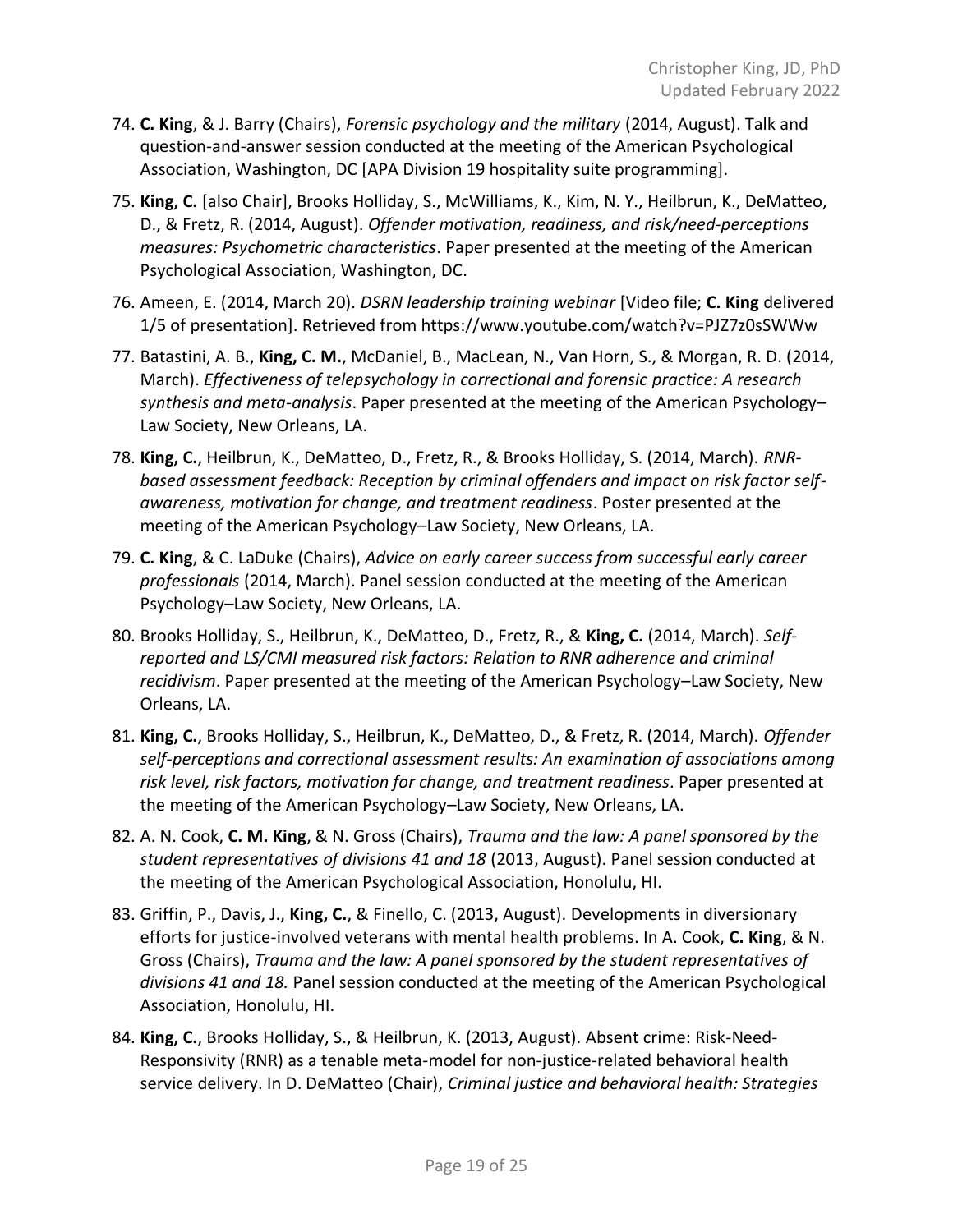*for improving the interface.* Symposium conducted at the meeting of the American Psychological Association, Honolulu, HI.

- 85. A. N. Cook, & **C. M. King** (Chairs), *"Ask the editors": Publishing in eminent North American and international psychology-law journals and legal periodicals* (2013, March). Panel session conducted at the meeting of the American Psychology–Law Society, Portland, OR.
- 86. **King, C.**, DeMatteo, D., & Heilbrun, K. (2013, March). *Constitutional arguments for an offender-held right to rehabilitation: A twenty-first century update*. Paper presented at the meeting of the American Psychology–Law Society, Portland, OR.
- 87. Brooks Holliday, S., **King, C.**, Danylyuk, A., Dinh, J., Yasuhara, K., Shah, S., . . . Heilbrun, K. (2012, March). *How accurately do offenders perceive risk factors? Self-reported and LS/CMImeasured concordance*. Paper presented at the meeting of the American Psychology–Law Society, San Juan, PR.
- 88. **King, C.**, Wylie, L. E., Brank, E., & Heilbrun, K. (2012, March). *Forensic usage of the Paraphilia NOS, Nonconsent, diagnosis: A case law survey*. Paper presented at the meeting of the American Psychology–Law Society, San Juan, PR.
- 89. Wylie, L. E., Brank, E., & **King, C.** (2012, March). *Incompetent and dangerous? The Stereotype Content Model and involuntary outpatient commitment*. Poster presented at the meeting of the American Psychology–Law Society, San Juan, PR.
- 90. Brooks, S., Shah, S., **King, C.**, Pich, M., Yasuhara, K., Ogloff, J., . . . Heilbrun, K. (March, 2011). Gender and diversity in law-psychology: Perceptions and satisfaction of those in the field. In K. Heilbrun (Chair), *Law-psychology 2010: An international survey.* Symposium conducted at the meeting of the American Psychology–Law Society/Fourth International Congress of Psychology and Law, Miami, FL.
- 91. **King, C.**, Pich, M., Yasuhara, K., Brooks, S., Shah, S., Cooke, D., . . . Heilbrun, K. (March, 2011). Comparing geographic domains in law-psychology: North America, Europe, and Australia/New Zealand. In K. Heilbrun (Chair), *Law-psychology 2010: An international survey.* Symposium conducted at the meeting of the American Psychology–Law Society/Fourth International Congress of Psychology and Law, Miami, FL.
- 92. **King, C.** (2011, March). *Sex offender laws at home and abroad: Is an International Megan's Law good policy?* Poster presented at the meeting of the American Psychology–Law Society/Fourth International Congress of Psychology and Law, Miami, FL.
- 93. Yasuhara, K., Brooks, S., Shah, S., **King, C.**, Pich, M., Cooke, D., . . . Heilbrun, K. (March, 2011). Entering the field of law-psychology: Consideration by seniority-defined cohorts. In K. Heilbrun (Chair), *Law-psychology 2010: An international survey.* Symposium conducted at the meeting of the American Psychology–Law Society/Fourth International Congress of Psychology and Law, Miami, FL.
- 94. **King, C.**, Wylie, L., & Brank, E. (2009, August). *Please talk to me: Benefits of elders and caregivers discussing their living situations.* Poster presented at the meeting of the American Psychological Association, Toronto, Canada.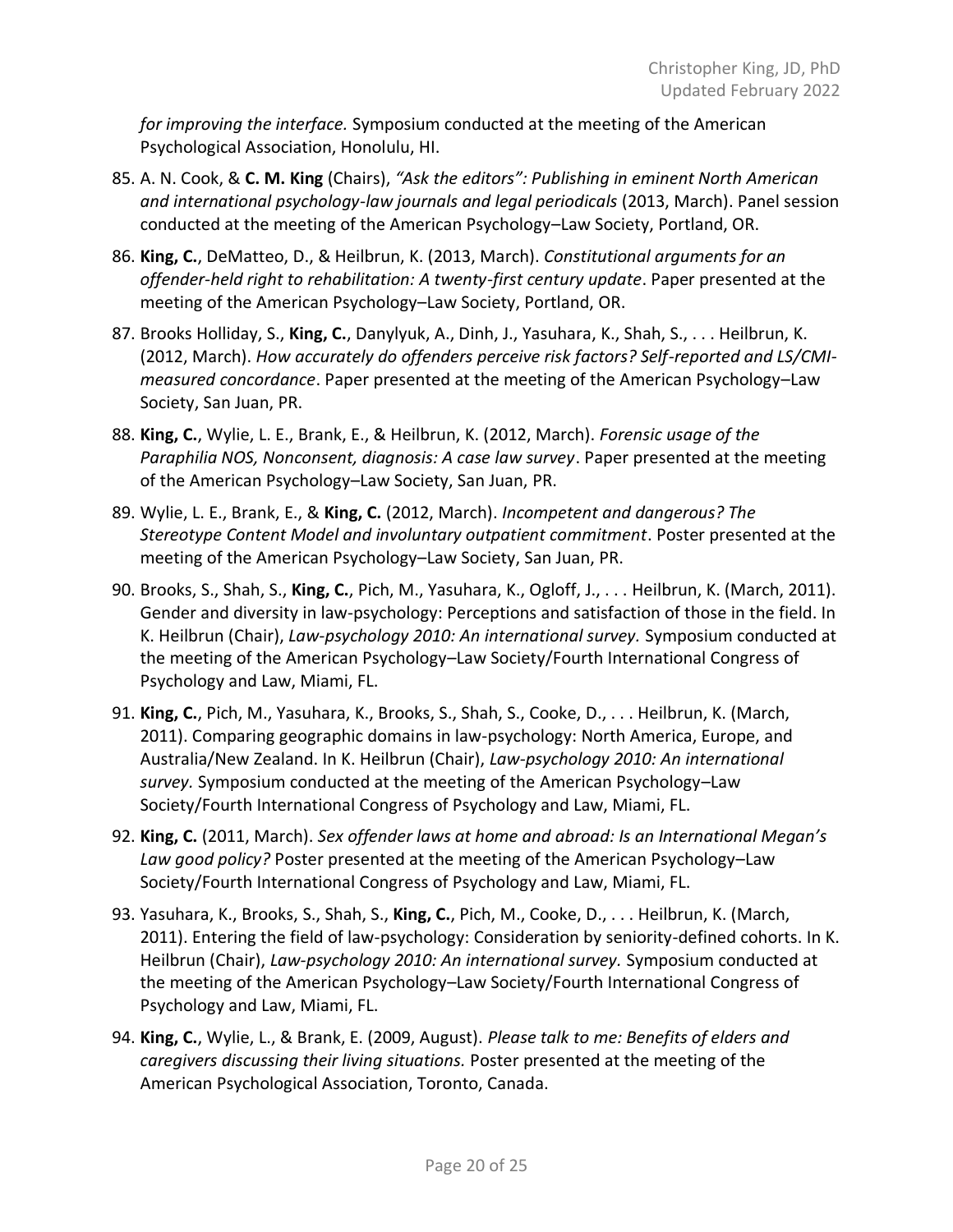# **AWARDS AND SCHOLARSHIPS**

| American Psychology-Law Society Continuing Education (CE) Committee<br><b>CE Workshop Grant</b>                                                                                                                                    | 2022      |
|------------------------------------------------------------------------------------------------------------------------------------------------------------------------------------------------------------------------------------|-----------|
| Erasmus+ Staff Mobility Award (\$2853)                                                                                                                                                                                             | 2018-2019 |
| Drexel University Office of Graduate Studies Doctoral Research Excellence<br>Award - Highly Commended                                                                                                                              | 2015      |
| American Psychological Association of Graduate Students Division Student<br>Representative Network (APAGS-DSRN) Outstanding Division Award<br>(chaired APA Division 41 Student Committee and authored \$1000 award<br>application) | 2014      |
| Drexel University School of Law Award for Best Student Performance in<br>Law of Medical Malpractice and Special Education Law                                                                                                      | 2014      |
| Drexel University Office of Graduate Studies Travel Subsidy Program Award<br>(5300)                                                                                                                                                | 2013      |
| American Psychology-Law Society Student Travel Award (\$500)                                                                                                                                                                       | 2013      |
| Drexel University School of Law Award for Best Student Performance in<br>Advanced Problems in Mental Health Law                                                                                                                    | 2012      |
| Drexel University Office of Graduate Studies Travel Subsidy Program Award<br>(5265)                                                                                                                                                | 2012      |
| American Psychology-Law Society Student Section Committee Outstanding<br>Student Poster Award (\$150)                                                                                                                              | 2011      |
| Drexel University School of Law Award for Best Student Performance in<br>Legal Methods II                                                                                                                                          | 2010      |
| Member, Dean's List, University of Florida                                                                                                                                                                                         | 2007-2008 |
| Mid-Continent Group Scholarship                                                                                                                                                                                                    | 2007-2008 |
| Florida Medallion Scholars Award                                                                                                                                                                                                   | 2007-2008 |
| Psi Chi Psychology Academic Honor Society                                                                                                                                                                                          | 2007      |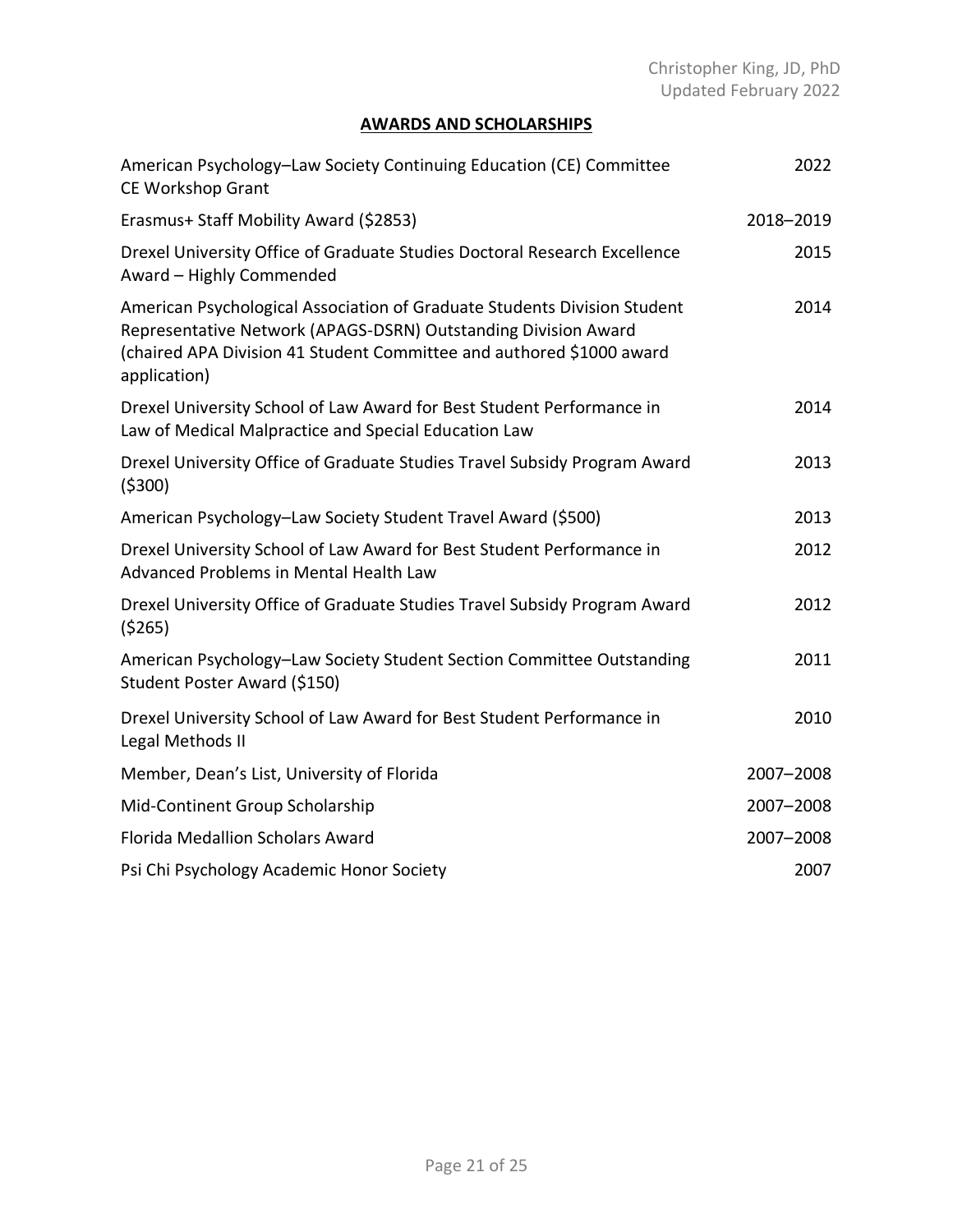### **PRIOR POSITIONS AND OTHER PROFESSIONAL EXPERIENCE**

### **TEACHING**

#### **Instructor**

### Montclair State University, Montclair, NJ

**Interventions in Forensic Psychology** (graduate course, 2018–2022); **Psychology and Law** (undergraduate course, in-person and online formats, 2017–2022); **Seminar in Forensic Assessment II – Civil** (graduate course, 2017–2018); **Seminar in Developmental Psychopathology II - Family Civil (graduate course, hybrid format,** 2016); **Forensic Psychology** (undergraduate courses, in-person and online formats, 2016–2017, 2019–2021)

Drexel University, Philadelphia, PA

**General Psychology** (undergraduate course, online format, 2015)

### **Workshop Presenter**

| One-hour didactic (for CE credits), Diversity-related quality assurance and<br>improvement for psychological preemployment screening of police officer<br>candidates, University of New Mexico Law and Mental Health Series                                                                                                                                | January 4, 2022  |
|------------------------------------------------------------------------------------------------------------------------------------------------------------------------------------------------------------------------------------------------------------------------------------------------------------------------------------------------------------|------------------|
| One-hour didactic, Examination for Professional Practice in Psychology,<br>New Jersey Psychological Association Power of the Spoken Word Podcast<br><b>Series</b>                                                                                                                                                                                          | July 28, 2021    |
| Two-hour didactic, Evaluating juvenile transfer to and from adult court,<br>Georgia Department of Behavioral Health and Developmental Disabilities                                                                                                                                                                                                         | May 14, 2021     |
| One-hour workshop (for CE credits), Using DBT for coordinating care for<br>high risk patients, New Jersey Psychological Association Fall Conference                                                                                                                                                                                                        | October 17, 2020 |
| One-hour workshop, DBT core mindfulness skills training, New Jersey<br>Psychological Association Central Office staff                                                                                                                                                                                                                                      | August 14, 2020  |
| Two-hour workshop, Getting licensed in New Jersey: What you need to<br>know about the licensure process, New Jersey Psychological Association<br>Early Career Psychologists Committee                                                                                                                                                                      | June 14, 2020    |
| Half-day workshop, Violence risk assessment: An overview of law, ethics,<br>science, and practice for psychologists in independent practice, American<br>Psychological Association Division 42 (Psychologists in Independence<br>Practice) Fifth Fast Forward [Conference]: Clinical and Forensic<br>Innovations for a Thriving Practice, Philadelphia, PA | 2017             |
| Half-day workshop, Conducting evidence-based competency evaluations:<br>In general and at TPH, Trenton Psychiatric Hospital Predoctoral<br>Internship Program, Trenton, NJ                                                                                                                                                                                 | 2016-2018        |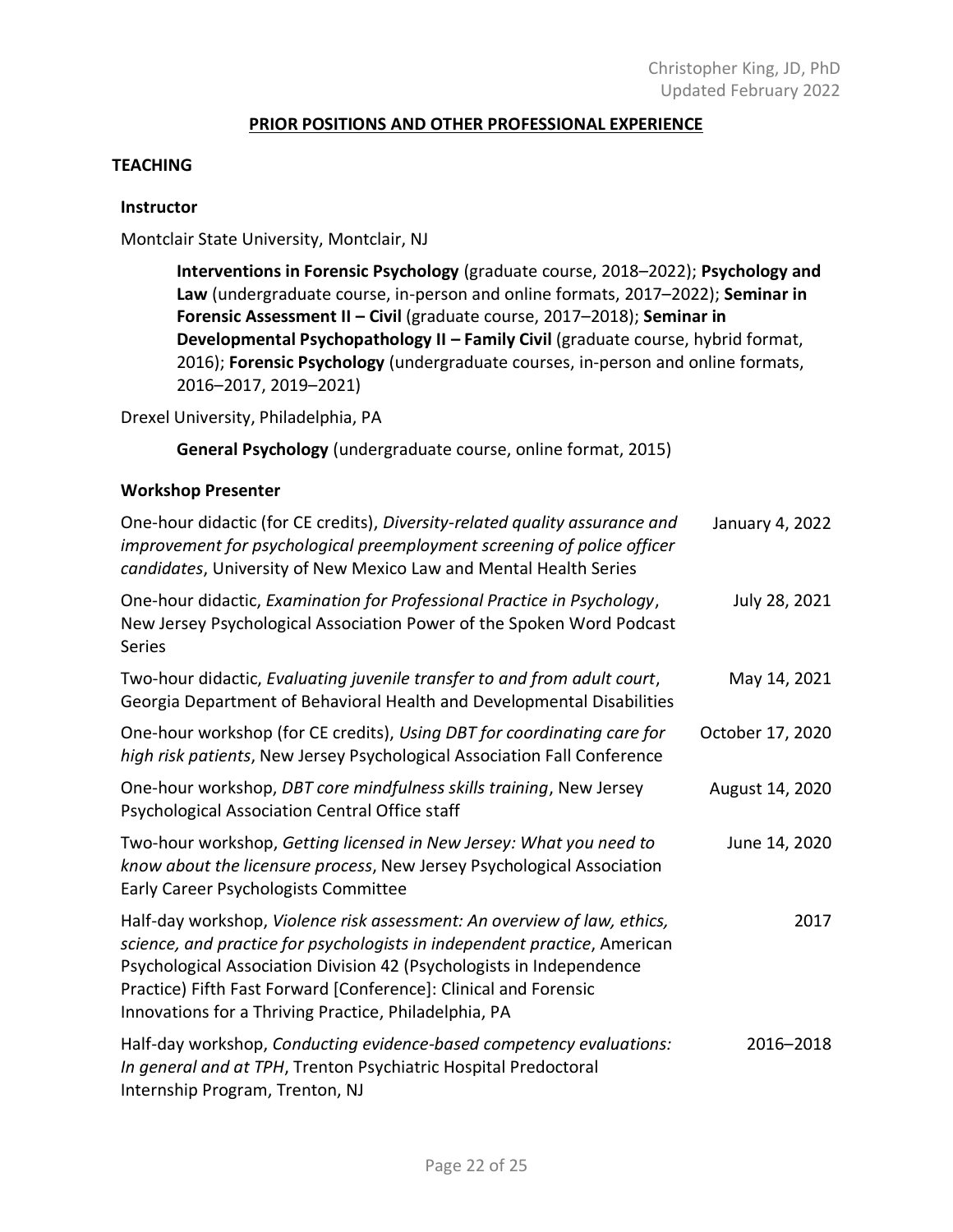# **Invited Presentations**

| Invited panelist, Can-U-Script? An Insider's Guide to Manuscript Writing<br>and Getting Published, New Jersey Psychological Association of Graduate<br>Students, Online | 2020           |
|-------------------------------------------------------------------------------------------------------------------------------------------------------------------------|----------------|
| Invited symposium talk (with Tess Neal), Law, Society & Psychological<br>Science Collaborative Research Network Summer Research Series, Online                          | 2020           |
| Invited research talk (with Tess Neal), Triangle area works in progress<br>workshop, Duke University School of Law, Durham, NC                                          | 2020           |
| Invited research talk, Styrian Society of Psychology, University of Graz,<br>Graz, Austria                                                                              | 2019           |
| Guest lectures on forensic psychology, Human Behavior (high school<br>course), Passaic Valley Regional High School, Little Falls, NJ                                    | 2016-2017      |
| Panelist, Graduate Student Panel sponsored by Drexel University Chapter<br>of Psi Chi, Philadelphia, PA                                                                 | 2013           |
| Co-delivered Hearing Voices curriculum, Psychopathology (graduate<br>course), Drexel University, Philadelphia, PA                                                       | 2013           |
| Guest lecture on forensic mental health assessment, Forensic Psychology<br>(undergraduate course), Drexel University, Philadelphia, PA                                  | 2013           |
| Co-delivered Hearing Voices curriculum (monthly), Crisis Intervention Team<br>training, Philadelphia Police Department                                                  | 2012-2013      |
| <b>CLINICAL</b>                                                                                                                                                         |                |
| <b>Postdoctoral Permit Holder</b>                                                                                                                                       |                |
| Clinical and Forensic Psychological Consulting Services and Morristown<br><b>DBT</b>                                                                                    | 2016-2019      |
| <b>Predoctoral Psychology Intern</b>                                                                                                                                    | 2015-2016      |
| Trenton Psychiatric Hospital (APA accredited internship), West Trenton, NJ                                                                                              | Four days/week |
| Cooper University Hospital Neurology Department Neuropsychology<br>Laboratory, Cherry Hill and Camden, NJ                                                               | One day/week   |
| <b>Practicum Student</b>                                                                                                                                                |                |
| Delaware Psychiatric Center, New Castle, DE                                                                                                                             | 2014-2015      |
| Forensic Assessment Clinic, Philadelphia, PA                                                                                                                            | 2013-2014      |
| Center for Evidence-Based Assessment and Treatment, Philadelphia, PA                                                                                                    | 2012-2013      |
| Albert M. "Bo" Robinson Assessment & Treatment Center, Trenton, NJ                                                                                                      | 2011-2012      |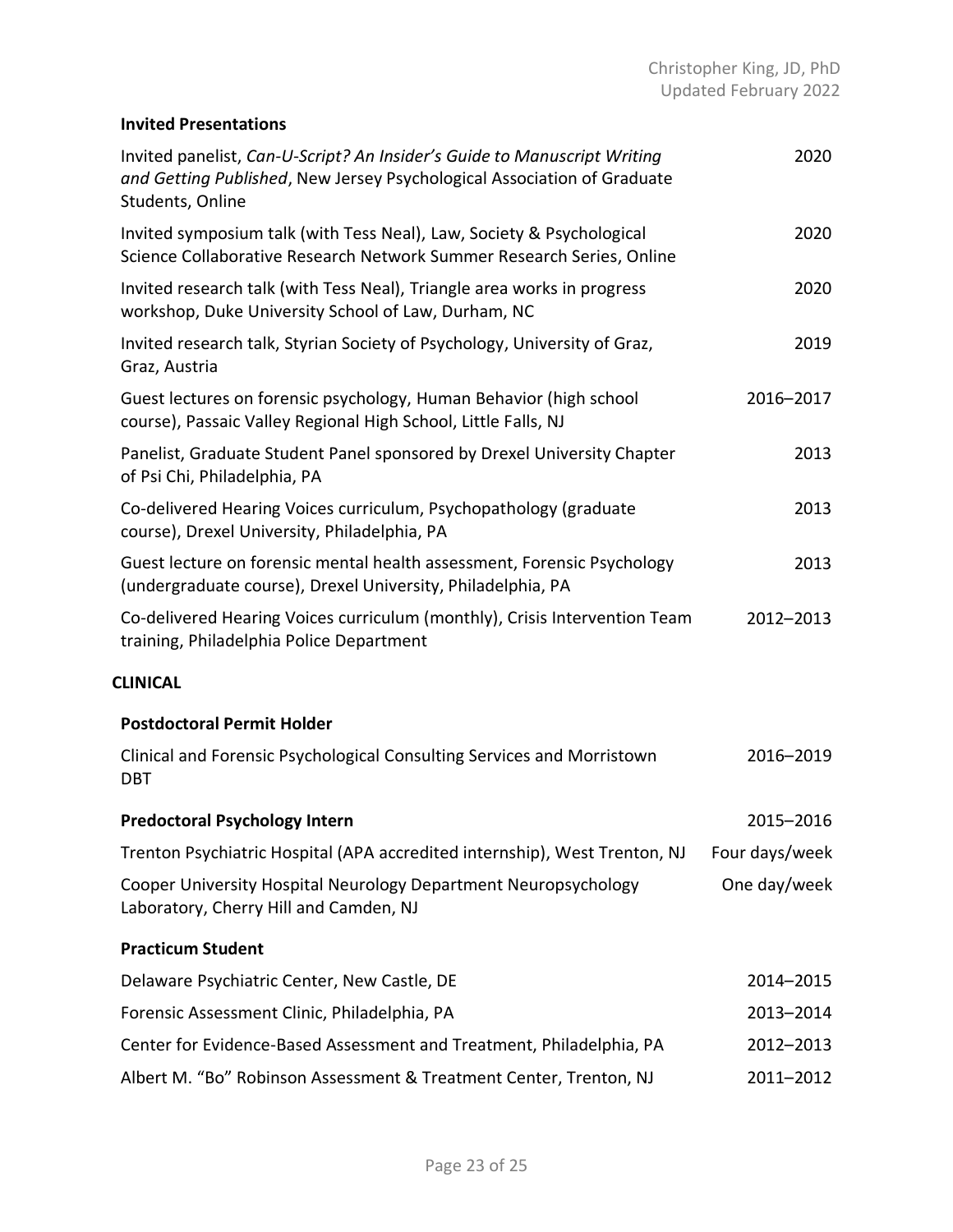|                                                                                                                                                              | Christopher King, JD, PhD<br>Updated February 2022 |
|--------------------------------------------------------------------------------------------------------------------------------------------------------------|----------------------------------------------------|
| <b>Volunteer Intern</b>                                                                                                                                      |                                                    |
| North Florida Evaluation and Treatment Center, Gainesville, FL                                                                                               | 2007                                               |
| <b>LEGAL</b>                                                                                                                                                 |                                                    |
| <b>Independent Contractor (Psycholegal Research)</b>                                                                                                         |                                                    |
| Enenstein Ribakoff LaViña & Pham APC, Santa Monica, CA                                                                                                       | 2015                                               |
| Momjian Anderer LLC, Philadelphia, PA                                                                                                                        | 2013, 2014                                         |
| Intern                                                                                                                                                       |                                                    |
| Philadelphia Lawyers for Social Equity Criminal Record Expungement<br>Project                                                                                | 2013-2014                                          |
| The Honorable Benjamin Lerner, Pennsylvania Court of Common Pleas,<br>Philadelphia County                                                                    | 2010                                               |
| <b>POLICY</b>                                                                                                                                                |                                                    |
| <b>Forensic Specialist Intern</b>                                                                                                                            |                                                    |
| Specialized Clinical & Criminal Justice Unit, PMHCC, Philadelphia<br>Department of Behavioral Health & Intellectual disAbility Services,<br>Philadelphia, PA | 2012-2013                                          |
| Volunteer                                                                                                                                                    |                                                    |
| Pennsylvania Mental Health and Justice Center of Excellence, Philadelphia,<br>PA                                                                             | 2013                                               |